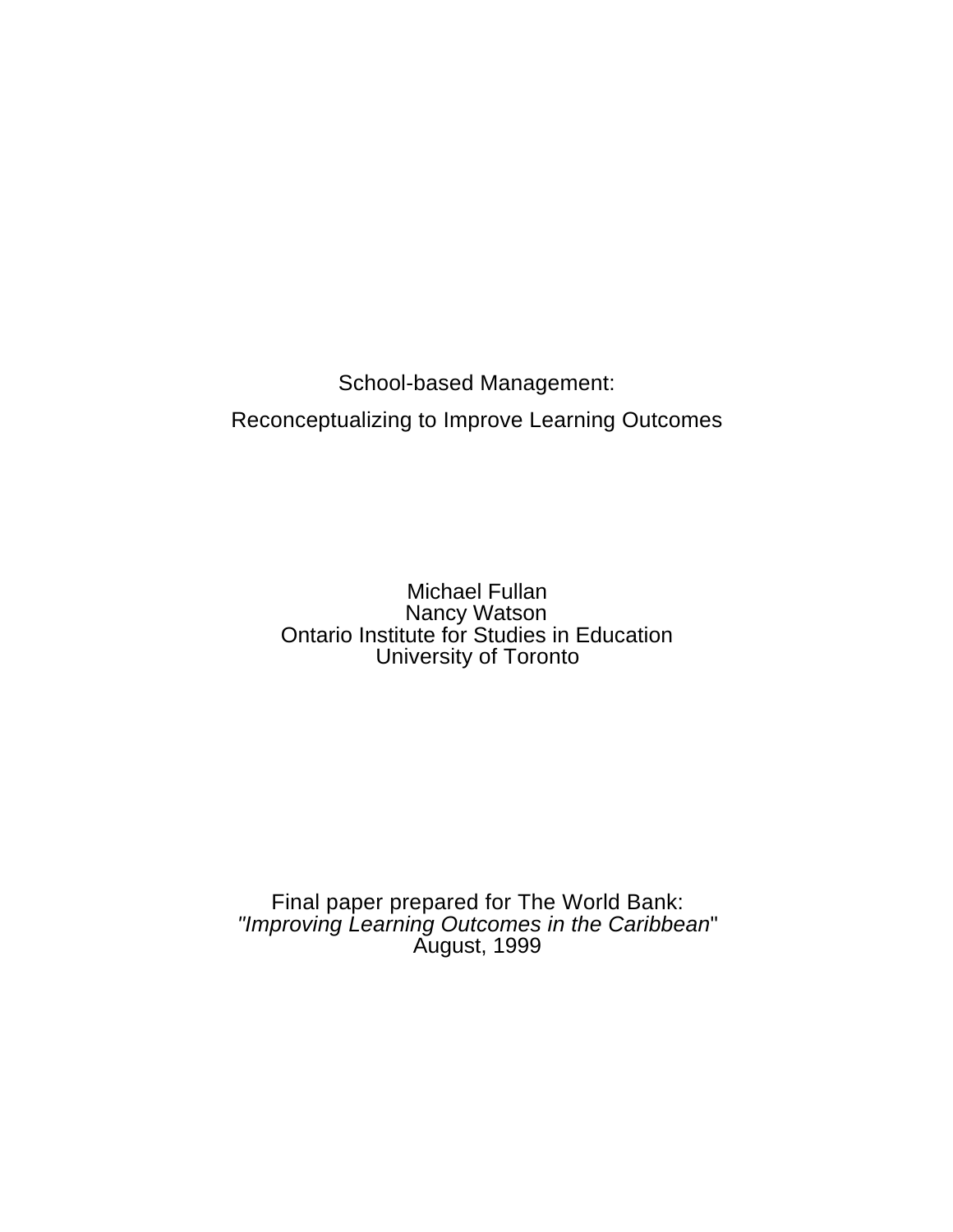Educational decentralization is a worldwide phenomenon, but as a concept it hides more than it reveals. It often refers to the devolution of some authority to the local school and community level, but two large problems remain. First, in all cases, key aspects of authority are retained at the regional and central level. In this sense, decentralization is a misnomer. Second, when decentralization does occur, it usually refers to structural elements (such as sitebased councils), thereby missing the day-to-day capacities and activities that would make it work for school improvement.

What will move us forward, we believe, is to obtain a greater specific understanding of (a) under what conditions does school-based management produce best results, and (b) what are the relative roles and relationships between the school/community and the region/center.

This review paper pursues these questions in four sections. First, we review briefly the literature from Western sources to identify why school-based management (SBM) usually fails. Second, we consider very recent literature which unpacks the questions of SBM to identify the conditions and processes under which SBM does work. Interestingly, these factors involve both internal school/community conditions and external infrastructure components. Third, we take up recent research in developing countries to identify the similarities and differences to the Western research. We especially focus in this third section on projects which are obtaining promising results. Fourth, we summarize the main strategic implications for establishing powerful school-based developments which positively affect learning outcomes.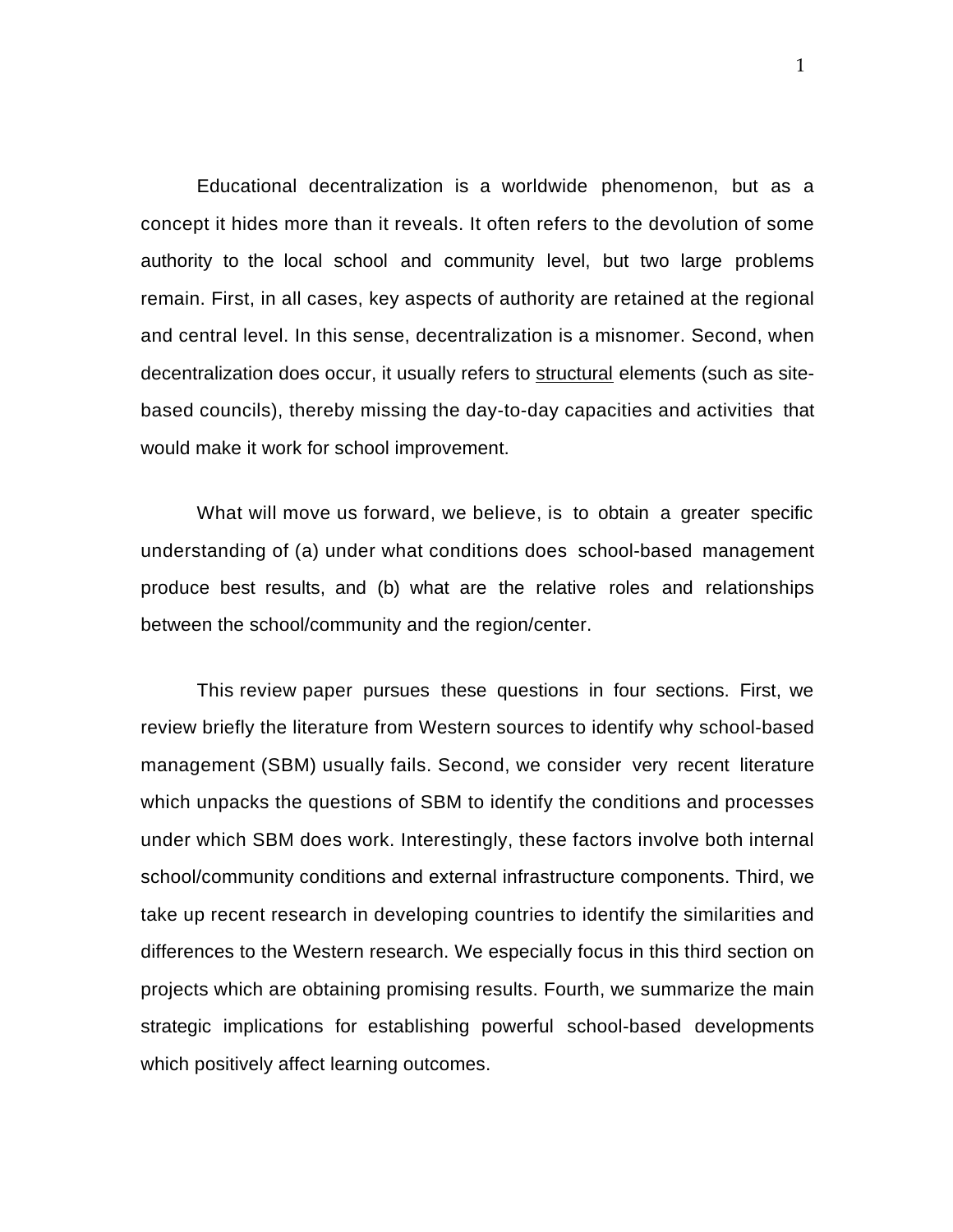### **1. The Failure of School-based Management**

Six years ago we reviewed several empirical studies involving SBM, concluding that SBM, in its then present form, did not impact teaching and learning (Fullan, 1993). We mention three of the more carefully conducted studies here. For example, Taylor & Teddlie (1992) examined classrooms in thirty-three schools in the United States — of these, 16 schools had established SBM programs as part of a new pilot project initiative, and 17 schools served as a control group which had not adopted SBM. The 33 schools were from the same district. Taylor and Teddlie did find that teachers in this study did not alter their practice … increasing their participation in decision-making did not overcome norms of autonomy so that teachers would feel empowered to collaborate with their colleagues. (p.10)

Other evidence from classroom observation failed to indicate changes in classroom environment and student learning activities. Despite considerable rhetoric and what the authors saw as 'a genuine desire to professionalize teaching', 'the core mission of the school seemed ancillary to the SBM project' (p. 19). Again, substantive change in the pedagogy (teaching strategies and assessment), and in the way teachers worked together on instructional matters proved to be elusive. These findings would not be as noteworthy, claim the authors, except for the fact that 'the study occurred in a district recognized nationally as a leader in implementing restructuring reforms' (p. 16). Similarly, Hallinger, Murphy and Hausman, (1991) found that teachers and principals in their sample were highly in favor of restructuring, but did not make connections 'between new governance structures and the teaching-learning process'.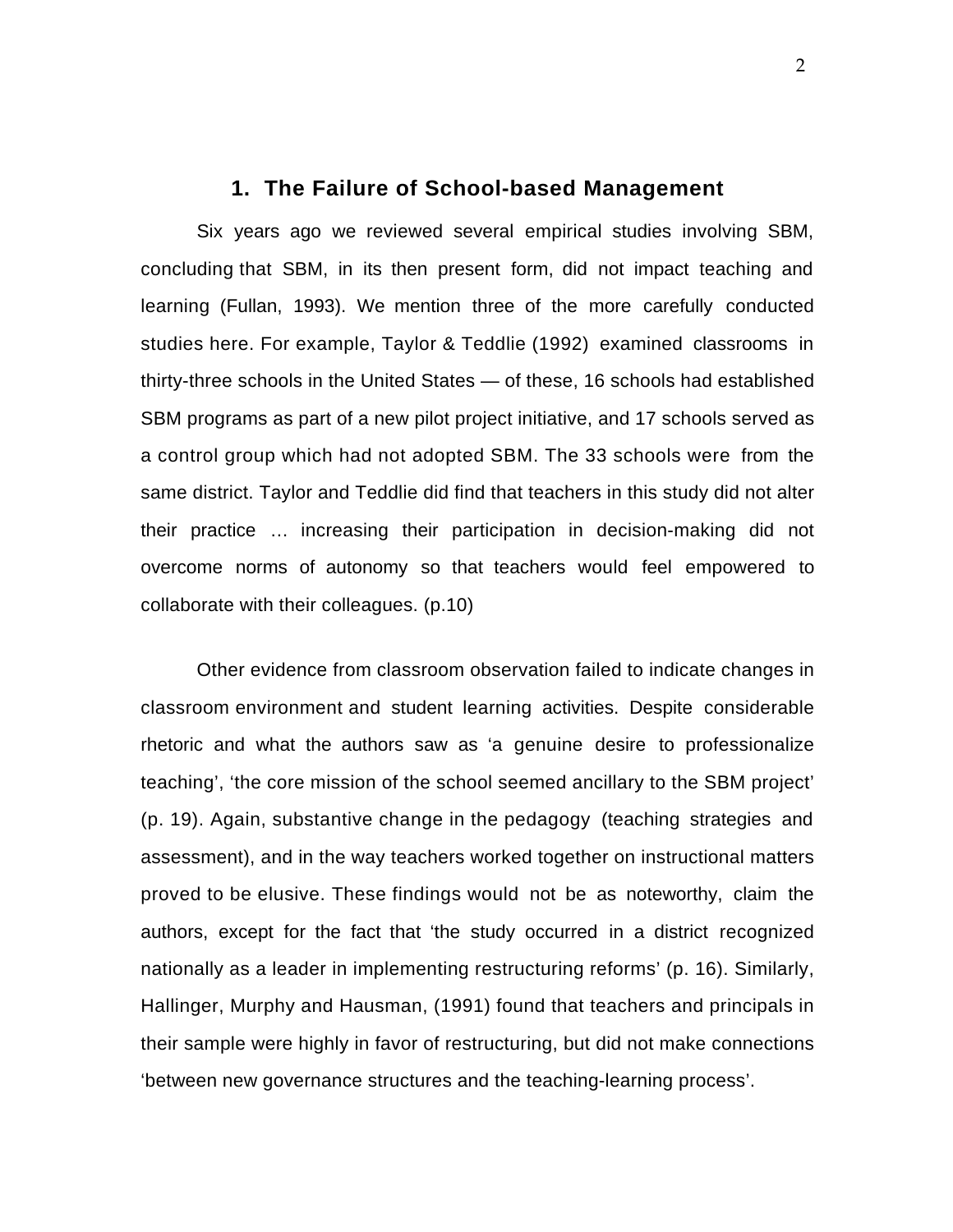Virtually identical findings arise in Weiss' (1992) investigation of shared decision-making (SDM) in twelve high schools in eleven states in the US (half were selected because they had implemented SDM; the other half were run in a traditional principal-led manner). Weiss did find that teachers in SDM schools were more likely to mention involvement in the decision-making process (i.e., composition of committees, procedures, etc.) but 'schools with SDM did not pay more attention to issues of curriculum than traditionally managed schools, and pedagogical issues and student concerns were low on the list for both sets of schools.' (p. 2)

The research since 1993, which focussed directly on SBM, reports essentially the same results on a very thorough review of research. Leithwood and Menzies (1998) examined 83 empirical studies of school-based management. Building on Murphy and Beck (1995), Leithwood and Menzies identify four types of SBM: administrative control (the principal is dominant); professional control (teachers are dominant); community control (parent/community dominates) and balanced control (parents and professional are equals). Of the 83 studies reviewed, 28 were classified as administrative, 37 as professional, 33 as community, and 2 as balanced.

Leithwood and Menzes' overall conclusion is that:

There is virtually no firm, research-based knowledge about the direct or indirect effects of SBM on students … the little researchbased evidence that does exist suggests that the effects on students are just as likely to be negative as positive. There is an awesome gap between the rhetoric and the reality of SBM's contribution to student growth in light of the widespread advocacy of SBM. (p. 34)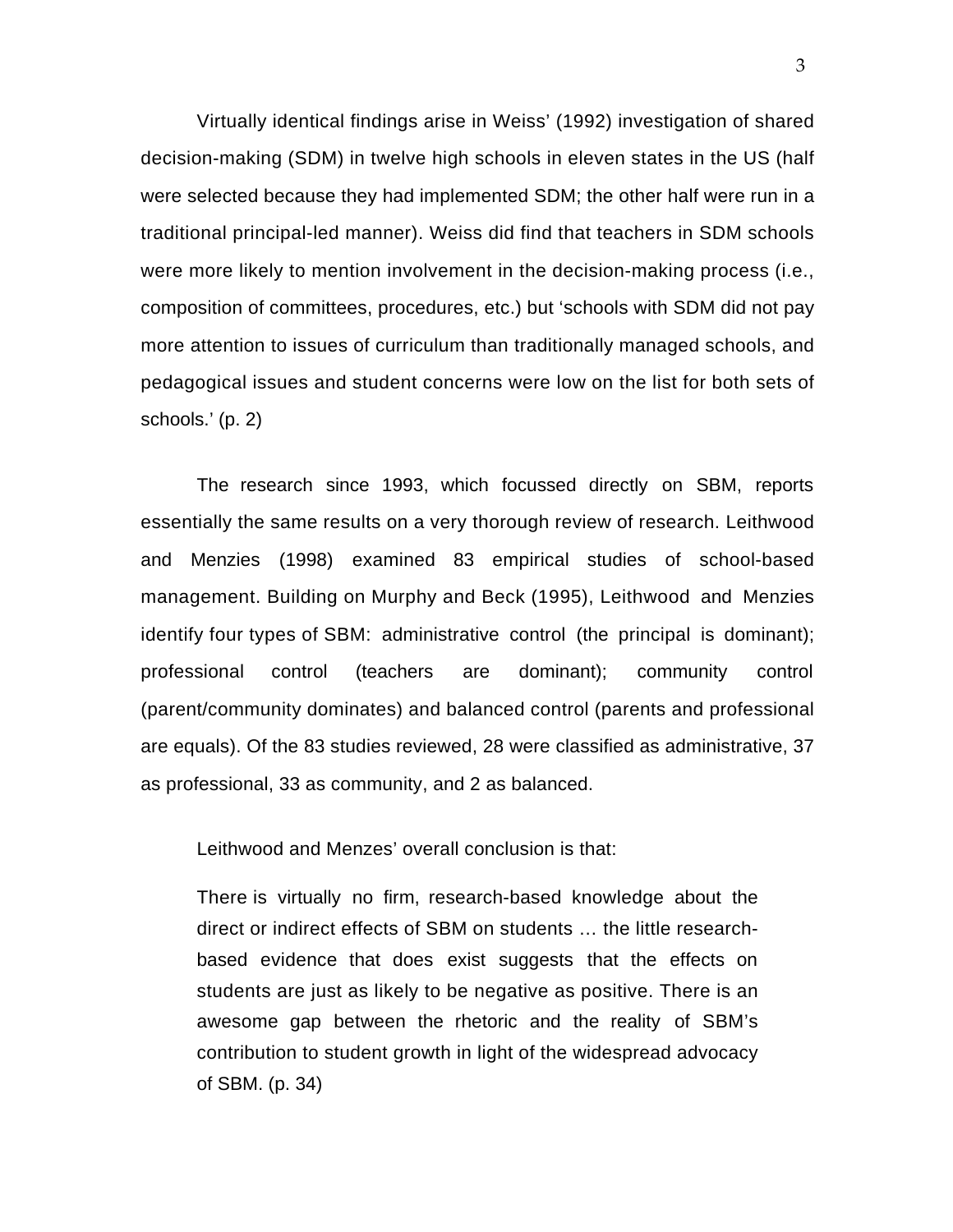The above findings are not surprising, largely because SBM is an amorphous umbrella concept which is treated as an end in itself. In order to unravel the role of SBM we must focus on the more basic questions of (a) What are we trying to accomplish, i.e., To what end is SBM a means?, and (b) What are the pathways and associated conditions for pursuing these more basic ends?

In other words, SBM has failed to live up to its promise because as a general strategy, SBM fails to specify and otherwise is unlikely 'to trigger changes in the chain of variables linking [SBM] to student learning' (Leithwood & Menzies, 1998:340). We now turn to a more promising analysis of SBM.

## **2. SBM Reconceptualized**

Coming at school development from another direction, those of us who have studied "collaborative cultures" or "professional learning communities" have shed more light on the conditions under which improvement occurs. The clearest example is the combined work of Newmann and Wehlage (1995) and Louis and Marks (1998). These authors examined school reform in a large survey sample of 800 schools, and a more focussed set of case studies involving 24 schools.

Newmann and his colleagues found that some schools did disproportionately well in affecting the performance of students (in mathematics, science and social studies). The essence of their findings is that the more successful schools had teachers and administrators who (1) formed a professional learning community, that (2) focussed on student work (assessment), and (3) changed their instructional practice (pedagogy and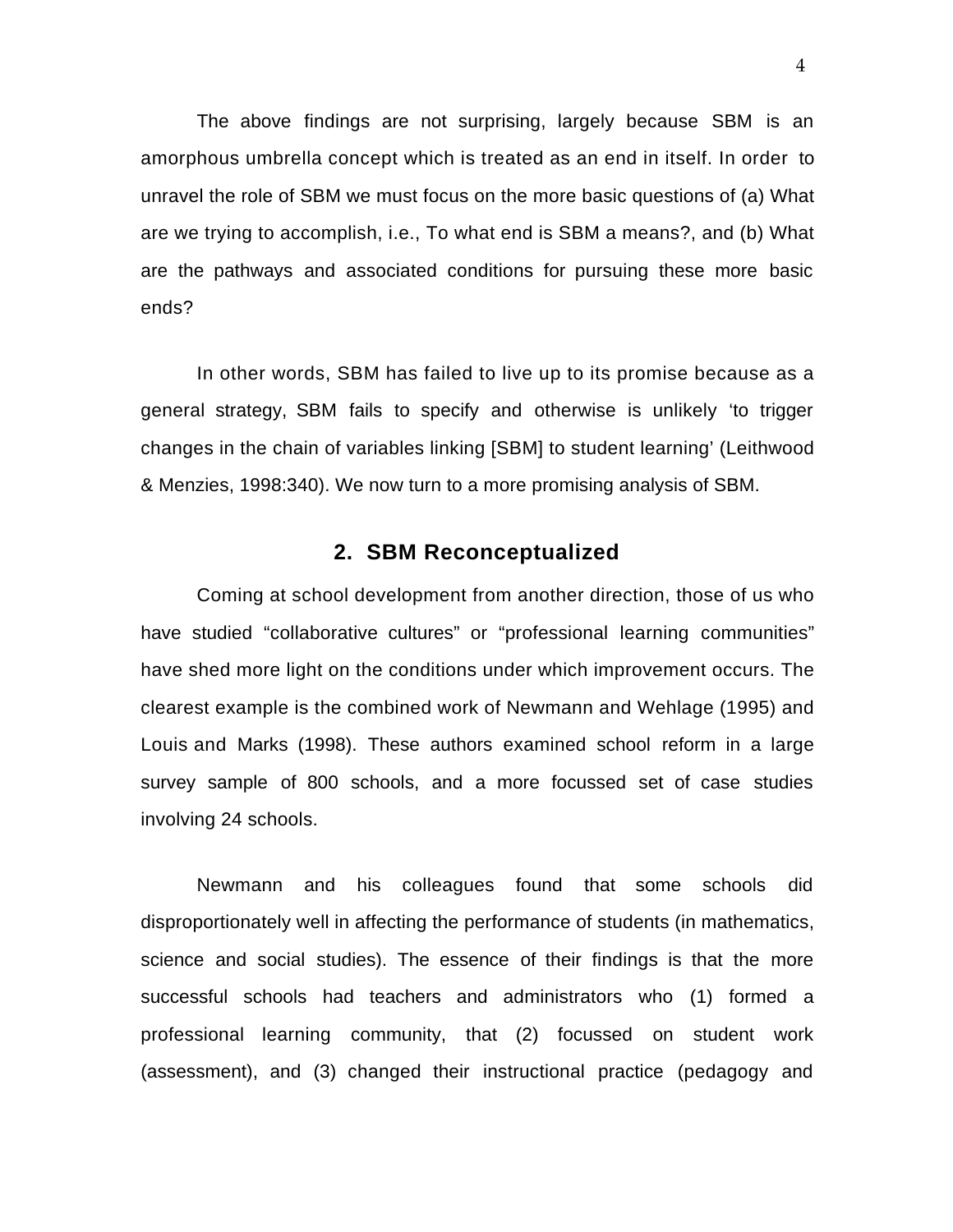support for learning in the classroom) accordingly in order to get better results. They did this on a continuous basis (see Figure 1).

*Figure 1 The nature of professional learning communities (Adapted from Newmann and Wehlage, 1995, and Louis and Kruse, 1995).*



As Louis and Marks (1998) put it:

Our findings suggest that the organization of teachers' work, in ways that promote professional community, has a positive relationship with the organization of classrooms for learning and the academic performance of students. Professional community among teachers proved to be associated with both [effective] pedagogy and social support [in the classroom] for achievement among students. (p. 558)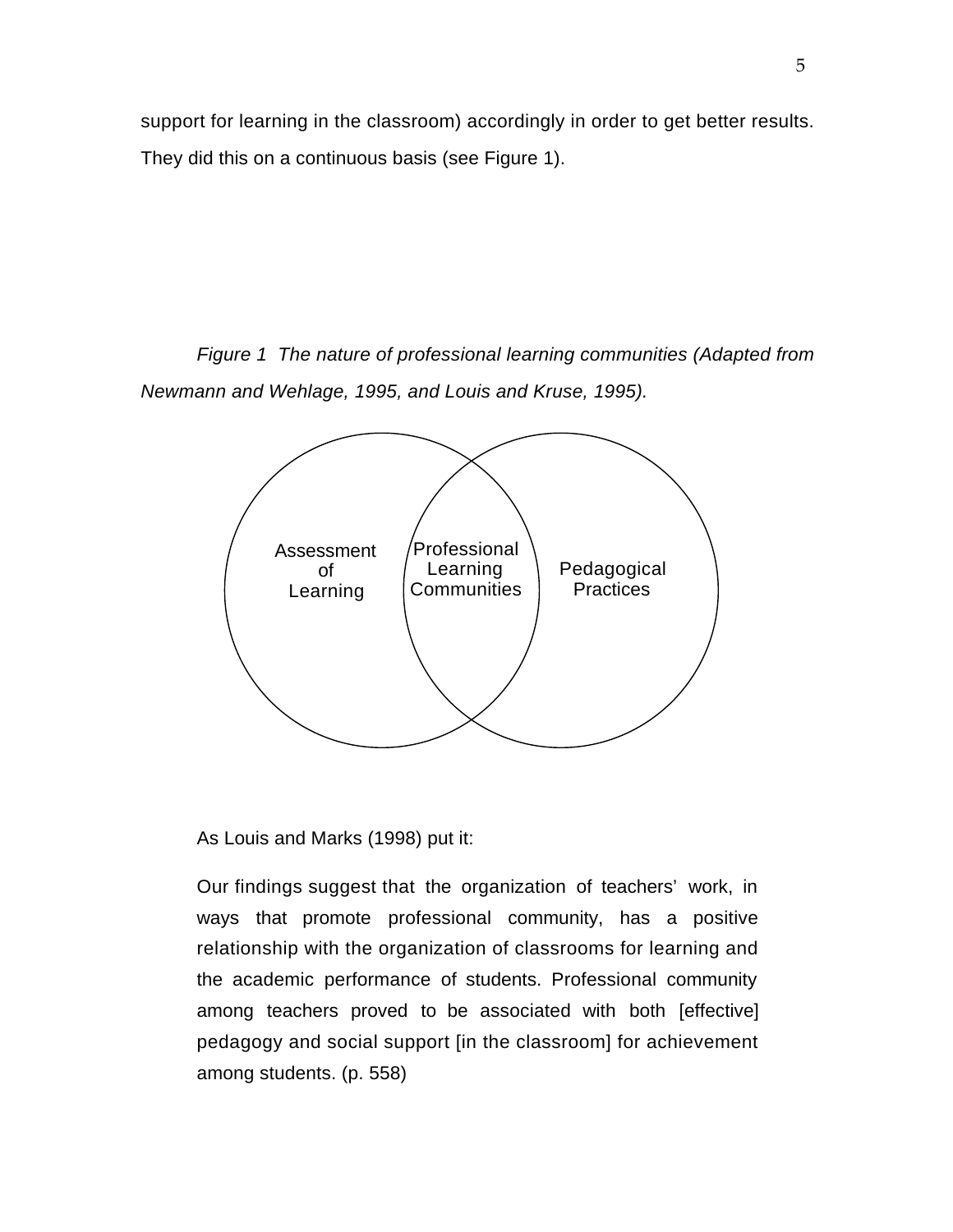Another powerful example is provided by Bryk et al (1998) from their longitudinal study of the Chicago school reform over the past decade. They found that schools that made a difference worked differently as professional communities of teachers discussed and acted on new ideas:

In schools making systemic changes, structures are established which create opportunities for such interactions to occur. As teachers develop a broader say in school decision making, they may also begin to experiment with new roles, including working collaboratively. This restructuring of teachers' work signifies a broadening professional community where teachers feel more comfortable exchanging ideas, and where a collective sense of responsibility for student development is likely to emerge. These characteristics of systemic restructuring contrast with conventional school practice where teachers work more autonomously, and there may be little meaningful professional exchange among coworkers. (p. 128)

Our label for what is happening in these schools is 'reculturing' or 'capacity-building' i.e., this is a process of increasing the focus on core instructional goals, processes and outcomes by improving the capacity of teachers and others to work together on these matters. (Fullan, 1999) These findings and analysis have advanced us considerably (but not completely as we shall see below). To know the inner workings of professional learning communities contributes great insights. For example, this has enabled us to recommend that teachers must become more 'assessment literate' (Hargreaves and Fullan, 1998) Assessment literacy refers to the capacity of teachers—alone and together— (a) to examine and accurately understand student work and performance data, and correspondingly, (b) to develop classroom and school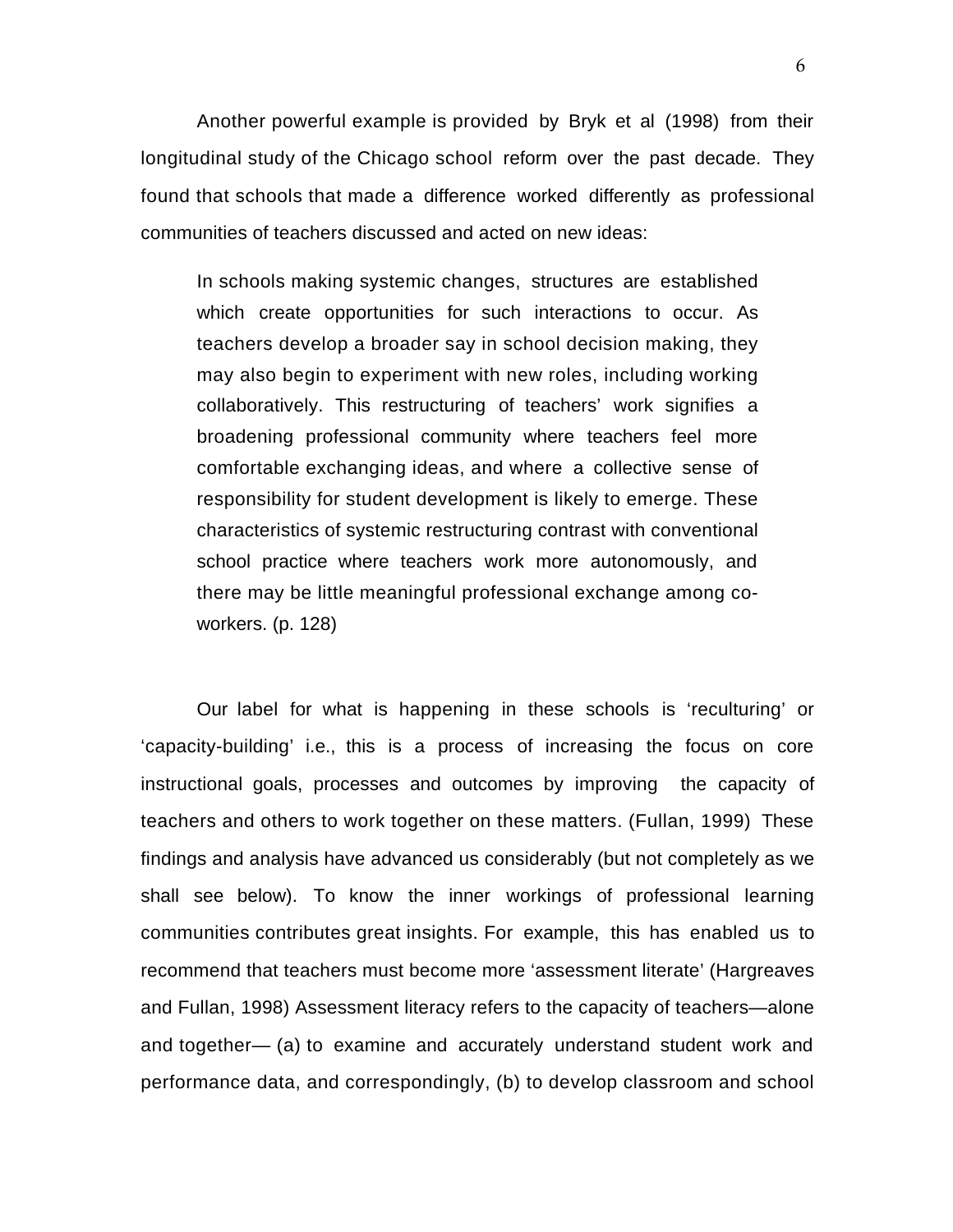plans to alter conditions necessary to achieve better results. Schools, in fact, do better when they pay close attention to external standards and corresponding achievement data.

There are two further components that must be added before we can draw more positive conclusions about reconceptualizing SBM. The first of these is that little has been said about the role of parents and communities. There is considerable evidence that engagement and rapport between the community and the school enhanced learning of students, but that such involvement, especially in disadvantaged school is limited (Epstein et al, 1997; Coleman, 1998). Bryk et al, in the Chicago study found that successful schools, in addition to developing a professional community, also actively pursued 'the engagement of parents and community resources'. These schools:

…maintain a sustained focus on strengthening the involvement of parents with the school and their children's schooling. They also actively seek to strengthen the ties with the local community and especially those resources that bear on the caring of children. As these personal interactions expand and become institutionalized in the life of the school, the quality of the relationships between local professionals and their community changes. Greater trust and mutual engagement begins to characterize these encounters. In contrast, schools with unfocused initiatives may set more distinct boundaries between themselves and their neighborhoods. Extant problems in these relationships may not be directly addressed. The broader community resources that could assist improvement efforts in the school are not tapped. These schools remain more isolated from their students' parents and their communities. (Bryk et al, 1998a, pp. 127-8)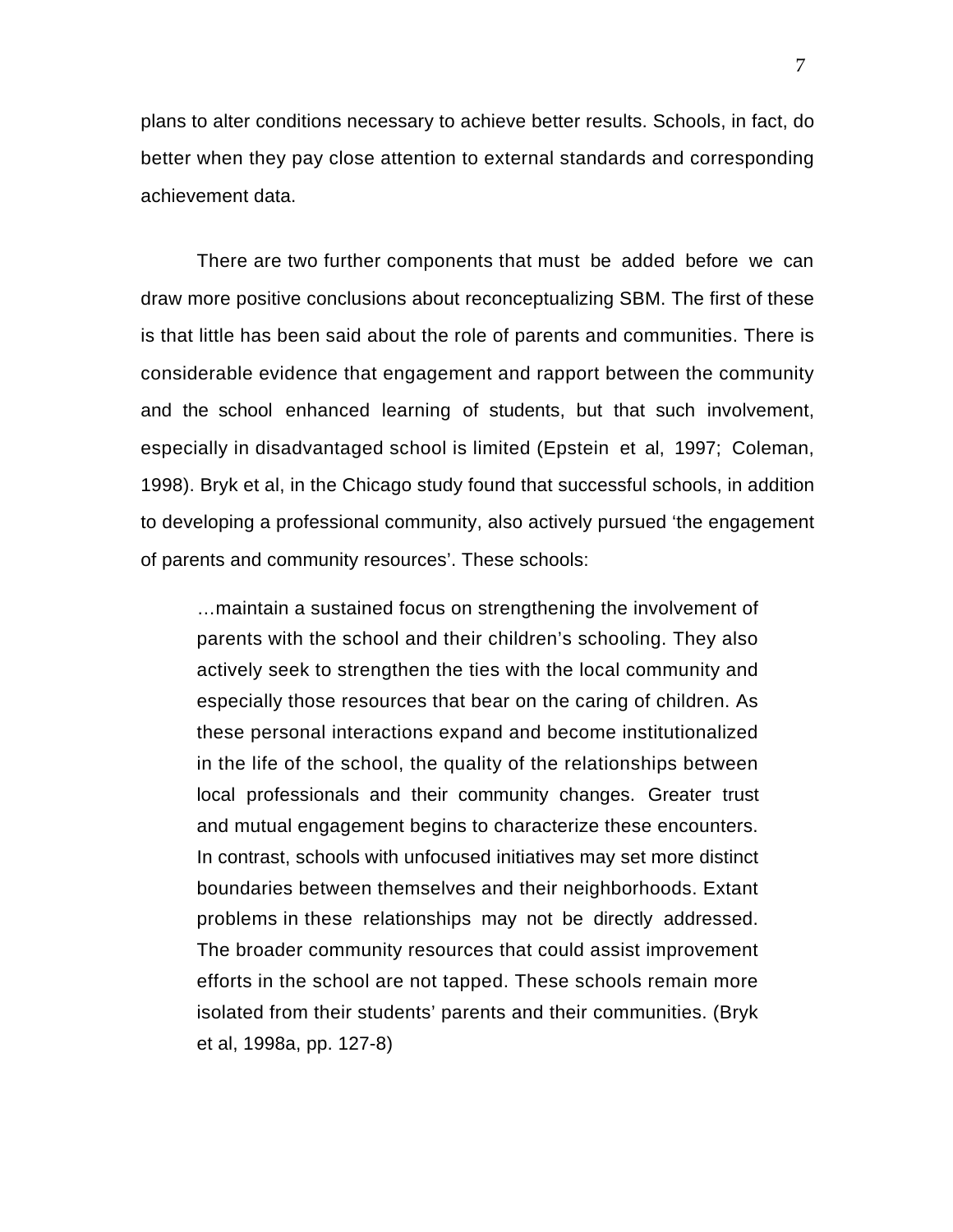As we shall see in the next section, school-based reform in developing countries may more naturally encompass parent and community involvement as part of a seamless local development reform effort.

The second component left out up to this point involves the realization that SBM decidedly does not mean leaving decentralized schools and communities on their own. There is now growing evidence, most of it recent, that SBM must also be addressed in terms of the external infrastructure likely to promote the kind of capacity-building we see happening in successful projects.

Wohlstetter et al (1997) in addition to confirming that successful SBM schools focus on instructional improvement through professional learning communities, found that the immediate external infrastructure is essential to SBM development:

… the successful districts we studied were gradually introducing changes in the information, accountability and control systems to enable schools to become self-improving entities, better able to effectively manage themselves. They were also introducing change to the district-level organization to support and stimulate school-level improvement. (p. 54)

Similarly, Louis and Marks (1998:a561) conclude that, while individual teacher performance is critical and needs to be supported within the school, 'schools and teachers will need help from outside in learning new forms of pedagogy and in how to assess the development of classroom qualities that foster learning'.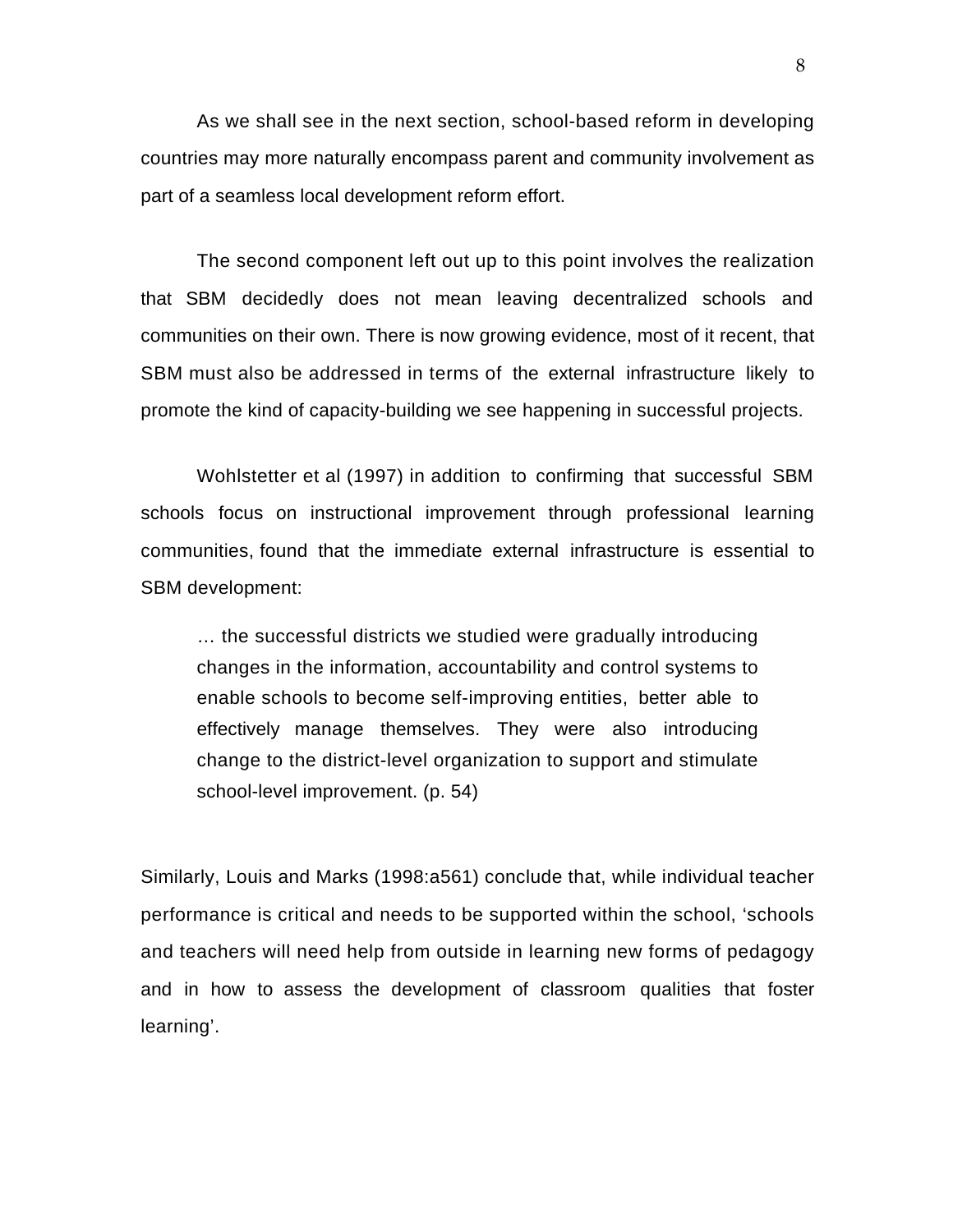It is only recently that attention has been paid to the concept of the external infrastructure needed to support SBM. Bryk et al (1998) have made an excellent start on this component. Although they are referring to local districts, their formulation can be extrapolated to larger regional and state entities. Bryk et al argue that four elements of an external reform infrastructure must be systemically incorporated:

- Maintain decentralization;
- Provide for local capacity-building;
- Establish rigorous external accountability;
- Stimulate access to innovation.

The first element is to maintain and develop *decentralization policies* (such as SBM and local agency responsibilities). While this first aspect says "trust decentralization," the other three components, in effect say "but not completely" (because it will not happen on its own). The trick is not to abandon failed SBM, but to strengthen it. The second aspect, *local capacity-building*, does just that. Here the investment is in policies, training, professional development, ongoing support, etc. in order to develop the capacity of schools and communities to pursue and sustain improvement at the local level within a national context of policies. These activities range from training for school teams, local school councils, redesign of initial teacher education, and the panoply of new activities that will be needed to prepare teachers, principals, parents, and so on to function as professional learning communities inside and outside the school.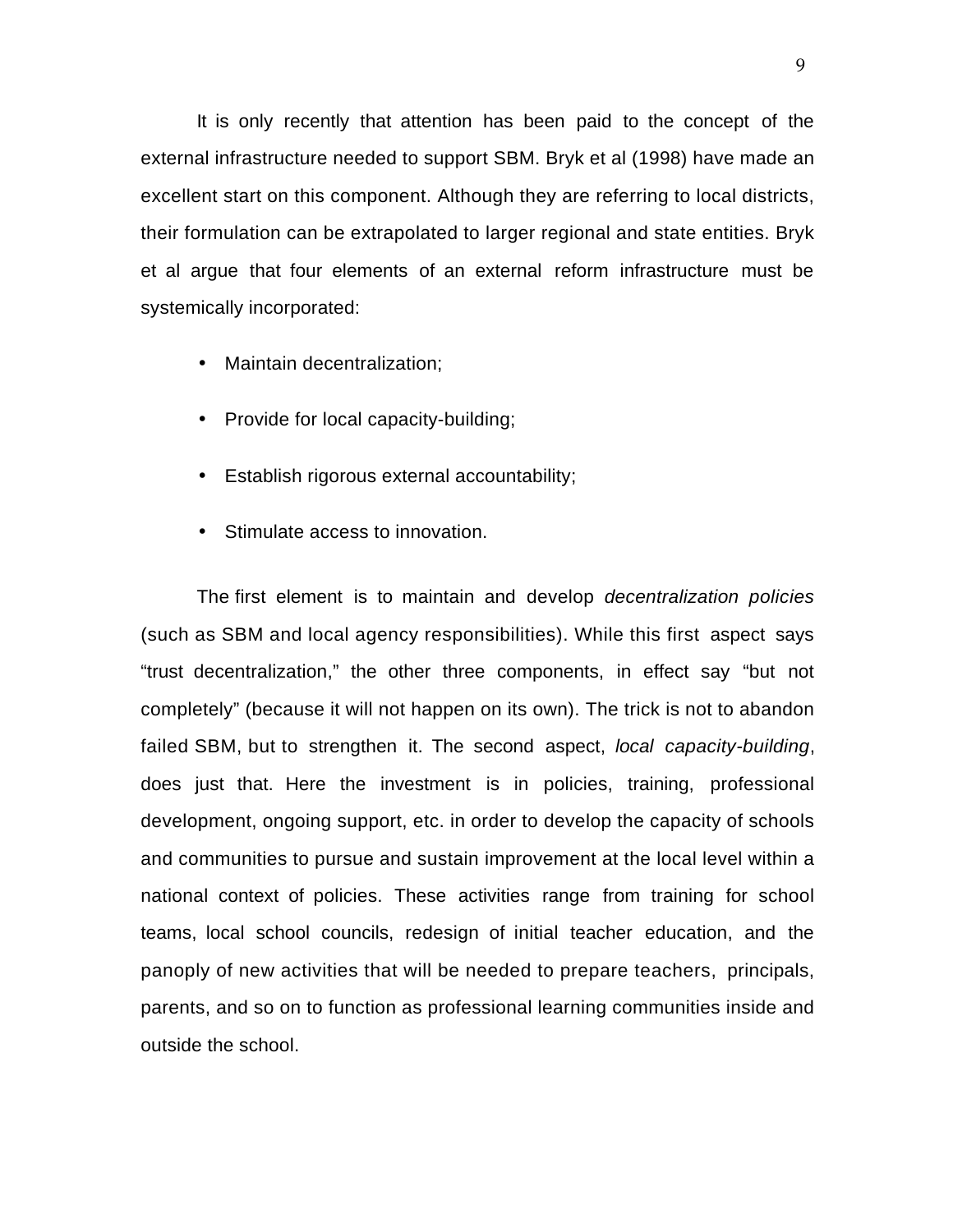Third, *a rigorous external accountability system* must be built into the infrastructure. Schools do best when they pay close attention to standards and performance. The external accountability system generates data and procedures that make this more likely and more thorough. However, such a system must be primarily (not exclusively, as we will see in a moment) based on a philosophy of capacity-building, i.e., a philosophy of using 'assessment for learning' and otherwise enabling educators to become more assessment literate. No external formal accountability system can have an impact in the long run unless it has a capacity-building philosophy. While this is the foremost primary goal, the external accountability system must also have the responsibility to intervene in persistently failing situations. Balancing accountability support and accountability intervention is obviously a tough call, but this is precisely how sophisticated the external infrastructure must become.

Fourth, ideas are important; scientific breakthroughs about learning are on the rise; innovations are being attempted around the world. Therefore, the *stimulation of innovation* must be a strong feature of the infrastructure. Investments must be made in research, development, innovative networks, etc., so that the marketplace of educational ideas is constantly being stimulated. The external system must help schools and school districts access ideas, and through capacity-building, support the development of accountable professional communities.

We are now in a position to reconceptualize SBM for success. We have said that instead of thinking of SBM as an end in itself, let's identify what produces better results, and then ask if SBM can contribute to this enterprise. We have focussed on three key non-structural elements: 1) building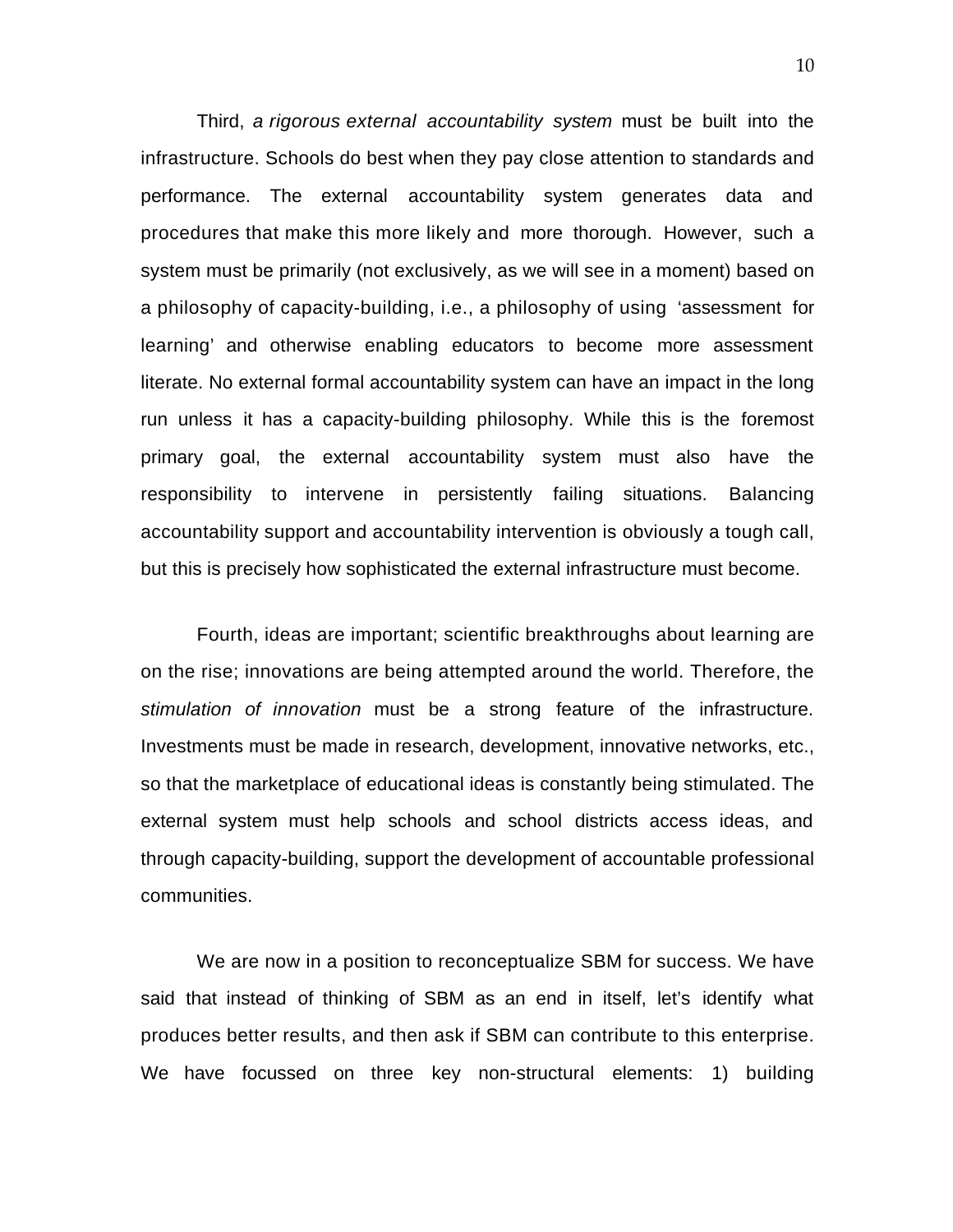professional learning communities; (2) developing the two-way seamless relationship between schools and their communities; and (3) establishing and extending infrastructures which contribute to (1) and (2), as well as serving as a framework for external accountability.

In brief, SBM is local capacity-building operating within an external framework. While SBM has a structural element, it is culture that is the primary agent of change, i.e., a culture that focuses on that of continuous improvement. It is when SBM contributes to the local problem solving and mobilization of effort by all stakeholders that it succeeds.

One final, and absolutely critical caution: There is a fatal flaw in the research. Even the best research on SBM identified factors and conditions associated with success, *it does not tell us how to establish those conditions when they do not exist*. Put another way, research portrays successful cases once they are 'up and running' (and in a very few cases how they evolved), it provides little insight on how to get there. For example, let us consider Beck and Murphy's (1998) excellent article on 'Untangling the Variables' in SBM. Beck and Murphy found that SBM works when there is 'a learning imperative', 'a community imperative', 'a capacity-building imperative', and a 'leadership imperative.' Beck and Murphy (1998:383) argue that people at the local level 'must feel a sense of urgency about learning, community, capacity-building and leadership, and garner the knowledge and skills to enable them to respond to these imperatives.' SBM *enabled* schools to proceed more quickly and effectively when these imperatives were evident; it did *not cause* the condition to happen. In other words, strategies must focus directly on capacity-building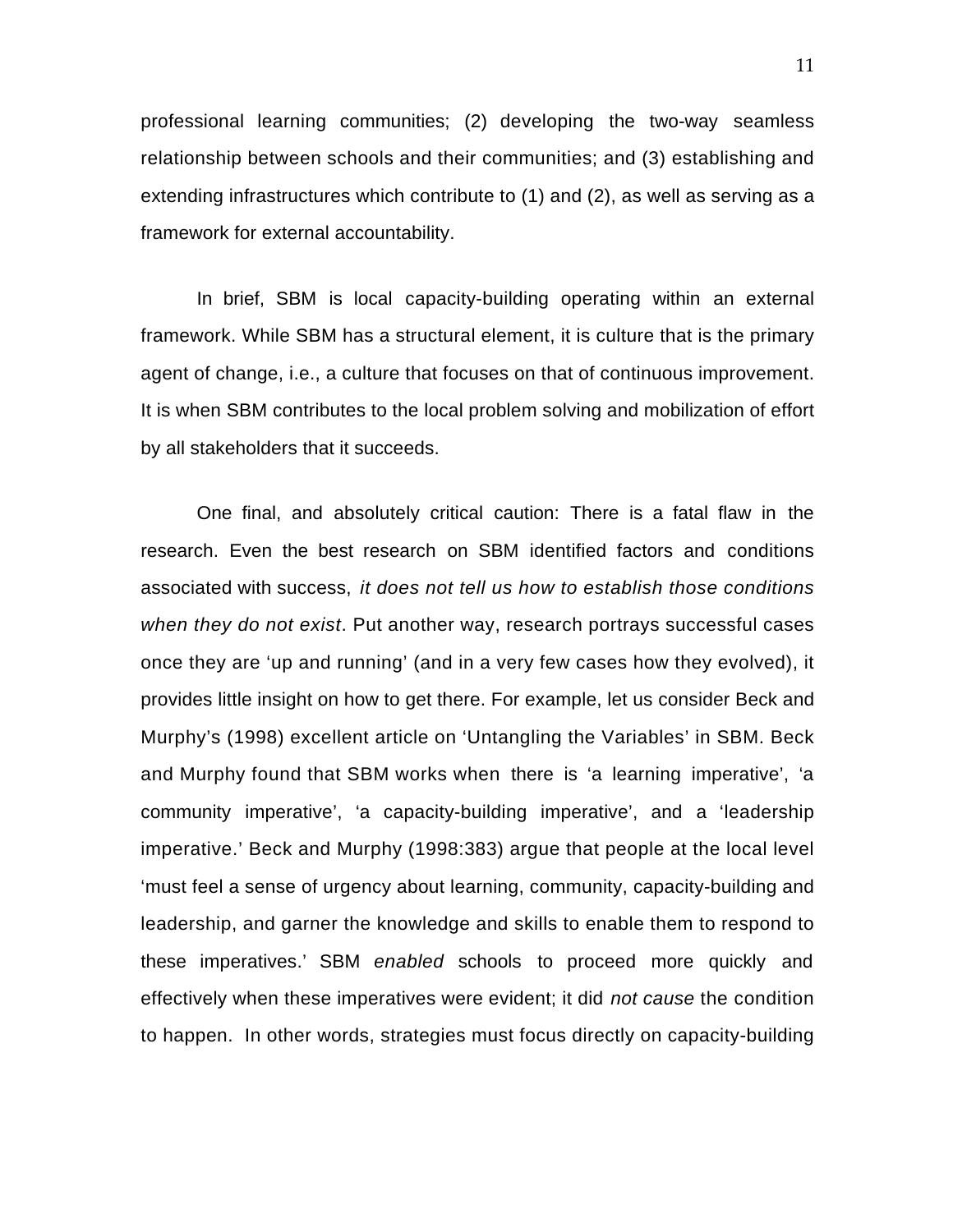and other aspects of establishing a learning culture; new policies and structures may be a necessary, but are not a sufficient step for reform.

In conclusion, we can now better conceptualize what is needed for SBM to be effective, and even be fairly precise about how it can work. (See also the ten strategic intentions in Caldwell and Spinks, 1998.) But, there is no silver bullet or short cut to getting it to happen. Senge (1999) comments that most leadership-driven reforms have failed, even those advocating local development, because they fail to appreciate the conditions under which local capacity can evolve. As he puts it:

Leaders instigating change are often like gardeners standing over their plants, importing them: "Grow! Try harder! You can do it!" No gardener tried to convince a plant to "want" to grow. (p. 8)

To appreciate that SBM means developing professional learning communities, establishing new capacities across the school and community, and developing broader infrastructures that stimulate and support local development in light of national goals, is a first step toward overcoming the past failures of most SBM efforts.

# **3. SBM in Developing Countries**

As we have seen, establishing effective SBM is difficult in Western countries, even where there is often more of a tradition of local authority, and where more resources are available. In many developing countries where there is a legacy of hierarchical or top-down models of education management from colonial days, it represents a radical change. Not only do those in power at central and middle levels of management have to give up control, but also those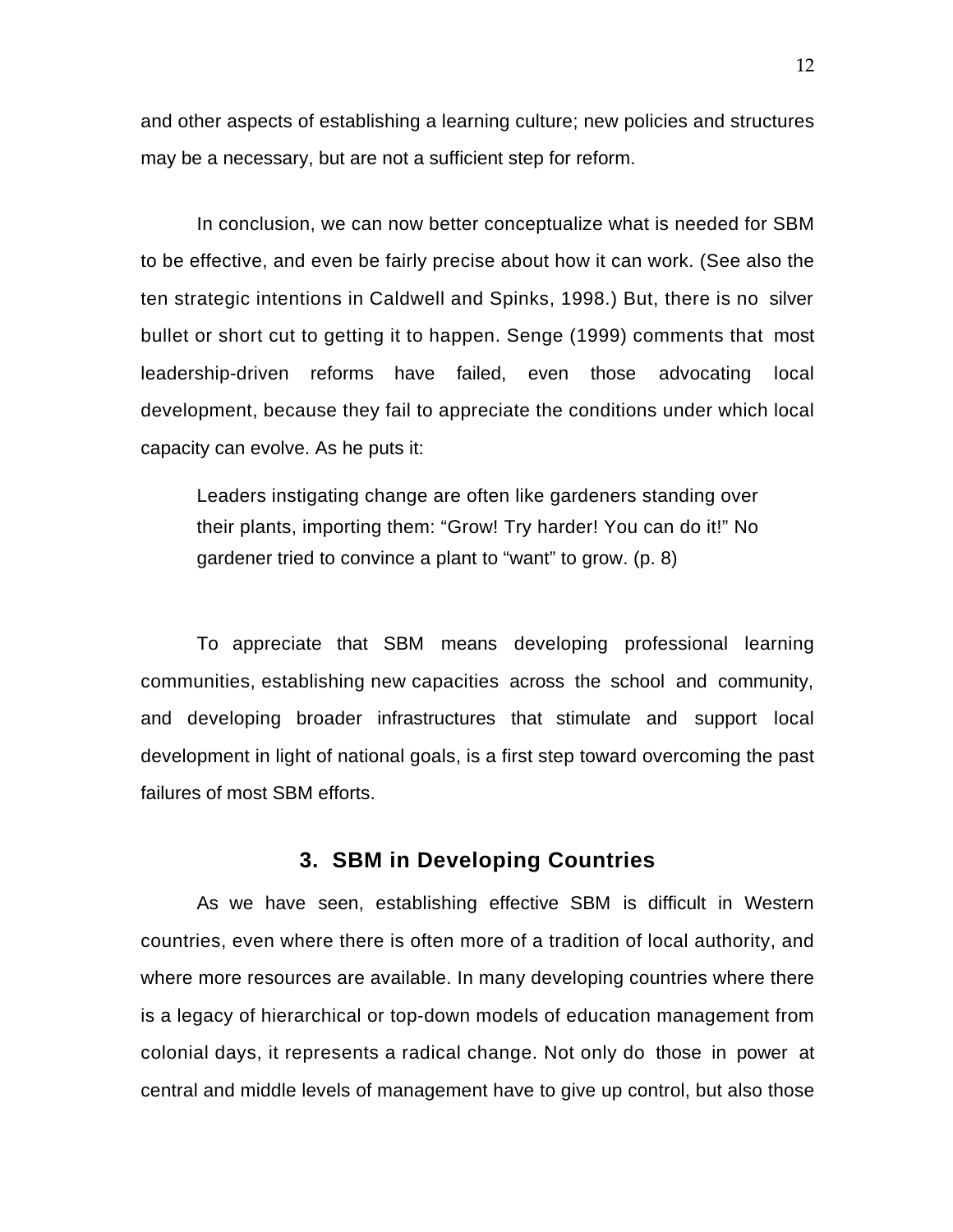at the school and community level have to be willing and capable of operating in new ways. Further, new forms and responsibilities with respect to accountability must shift to school levels, whereby accountability becomes *outward* to parents and local communities as well as *upward* to regional or central authorities.

Clearly, the professional development or learning needed to make such shifts is enormous. As Hanson (1997) observed:

Decentralization is not created by passing a law. Rather it must be *built* by overcoming a series of challenges at the center and the periphery by, for example, changing long established behaviours and attitudes, developing new skills, convincing people in the center who enjoy exercising power to give it up, permitting and sometimes encouraging people to take creative risks, promoting and rewarding local initiatives, and maintaining continuity with the decentralization reform even as governments change. (Hanson, 1997:14)

It is not surprising that there is not yet any overall evidence that SBM in developing countries is directly linked to improvements in the quality of learning. What is instructive, however, is to identify those cases that begin to specify the conditions under which decentralized reform strategies do make a difference. Thus, we have opted to review in more detail a few well-researched case studies that will inform us about the circumstances under which SBM can be more fully assessed. These studies come from Africa, Asia, and Latin America.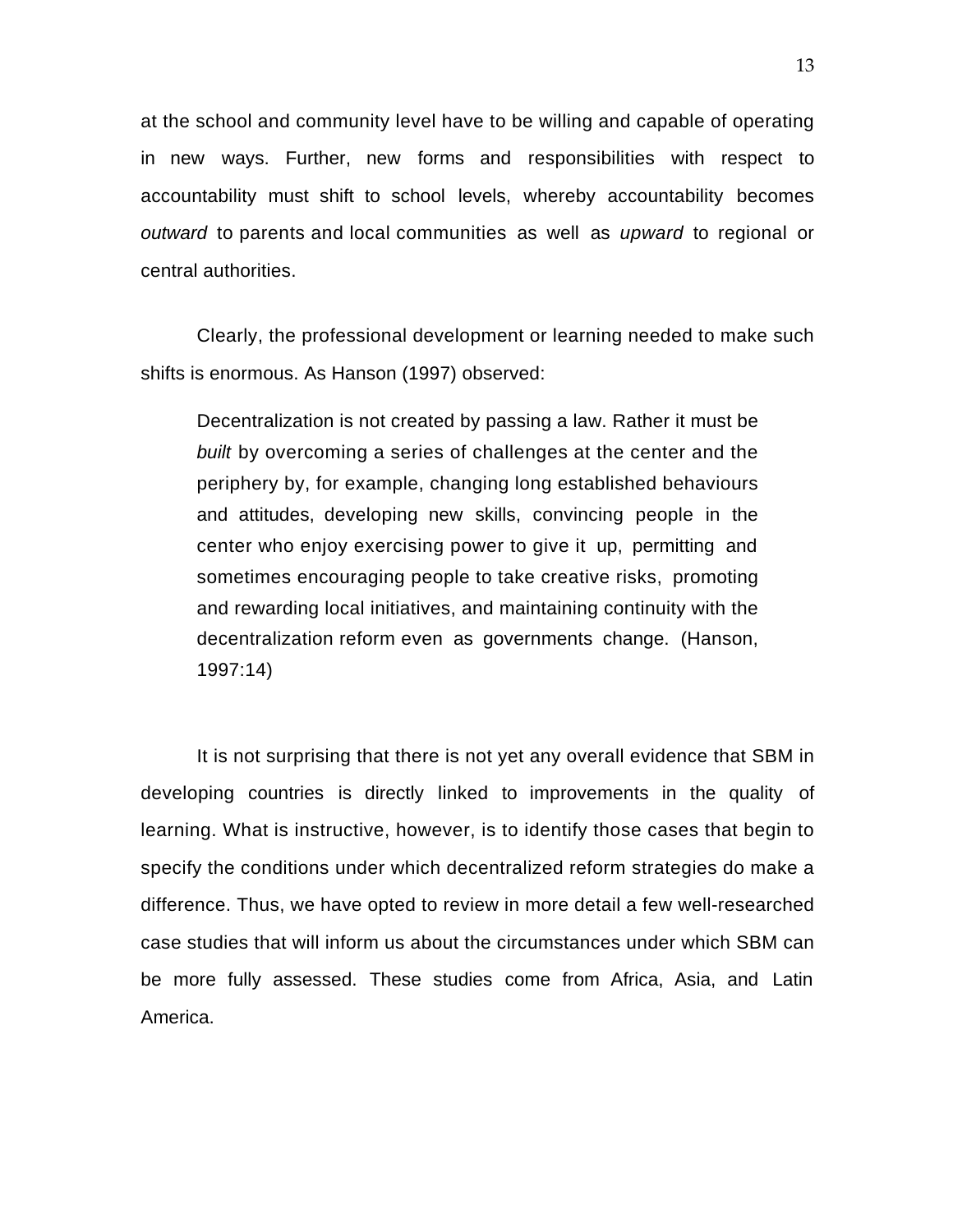Anderson and Nderitu (1999) provide a thorough evaluation of the Mombasa School Improvement Programme (MSIP) in Kenya. The Mombasa SIP began in 1994 with a five year mandate. It involves a three-way partnership among the Aga Khan group, the Municipality of Mombasa, and the Mombasa School District. There are 112 schools in the district ranging from urban to rural. Anderson and Nderitu (1999:2) state that "the district had a history of poor education performance and a reputation of low community involvement and support for primary education."

The authors summarize the overall aim of the project as improving the quality of teaching and learning in primary schools:

Major strategic components of the project addressed in this evaluation include the provision of classroom-based inservice teacher training to promote the use of child centered teaching methods; efforts to strengthen the capacity of local Teacher Advisory Centers (TACs) to provide professional support for teachers; management training for headteachers and municipal education officials (e.g., inspectors, school advisors, TAC tutors); and the mobilization of parent involvement and financial support for education at the school level [through the facilitation of a Community Development Officer]. (Anderson and Nderitu, 1991:1)

Anderson and Nderitu found that implementation of SIP has become widespread (since mid-1996), that there is evidence of impact on the work of teachers and their relationships to students and community members, and that while it is too early to assess the impact on student learning outcomes, most of the evidence is positive.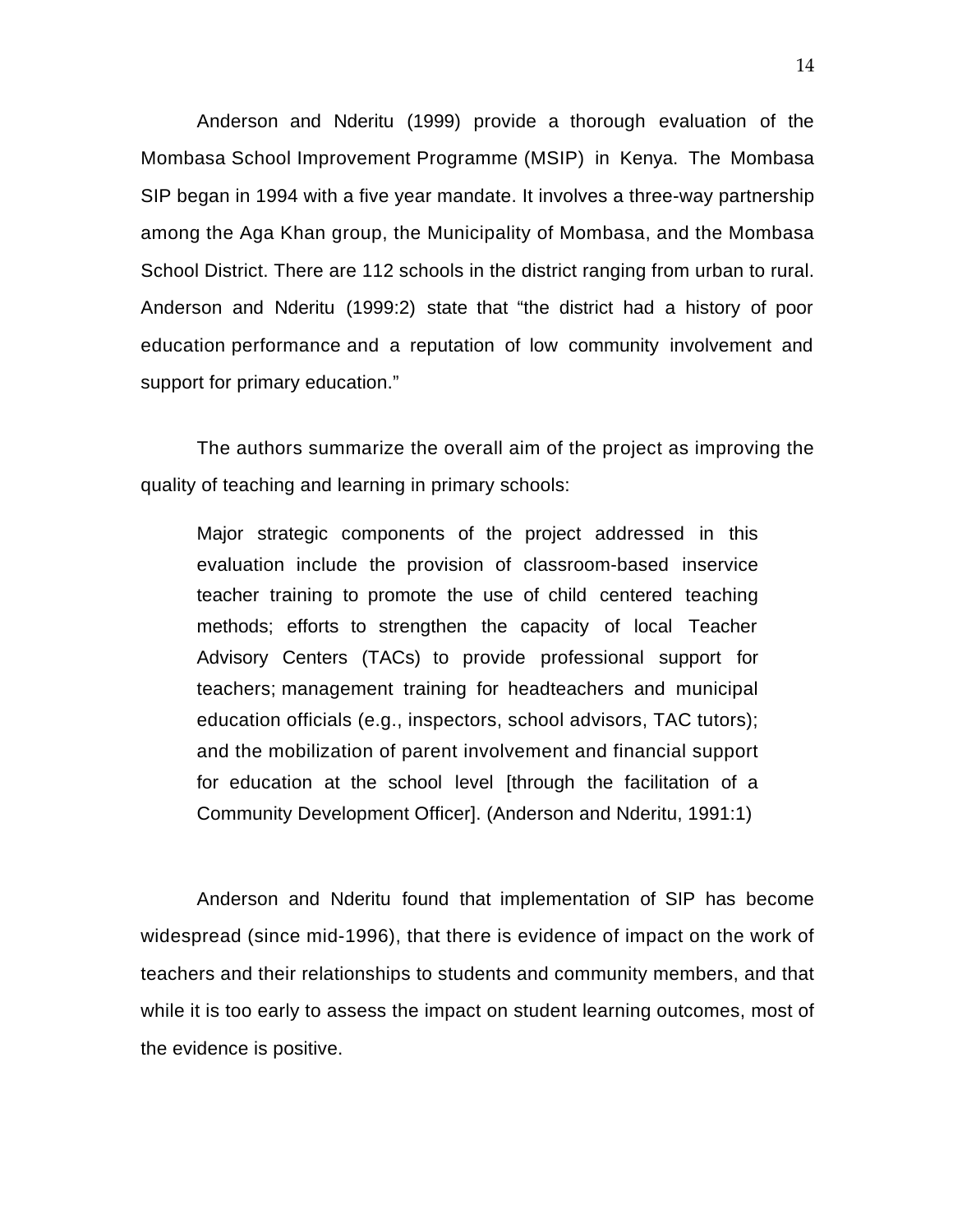What is more helpful, given our reviews earlier in this paper are the findings about the conditions under which impact is achieved relative to each of the constituency groups.

Six conclusions are drawn about *teachers:*

- 1. Frequent individual professional assistance leads to new teaching methods in practice.
- 2. Some teachers implement "activities" without obvious connections to learning.
- 3. Inquiry-oriented teaching and learning activities are the most difficult to master.
- 4. Teachers rarely involve students in activities that require them to express or demonstrate their understanding of key concepts and procedures.
- 5. Most teachers demonstrate a novice understanding of small group learning methods.
- 6. Teacher access to continuous external and classroom-based professional development and material support is needed to enable teacher mastery of activity-based child centered teaching methods. Teacher Advisory Centers (TAC) have been crucial in this regard.

For *headteachers:*

Changes in headteacher management include:

- 1. Reflective practice;
- 2. School development planning and setting priorities;
- 3. Participatory management;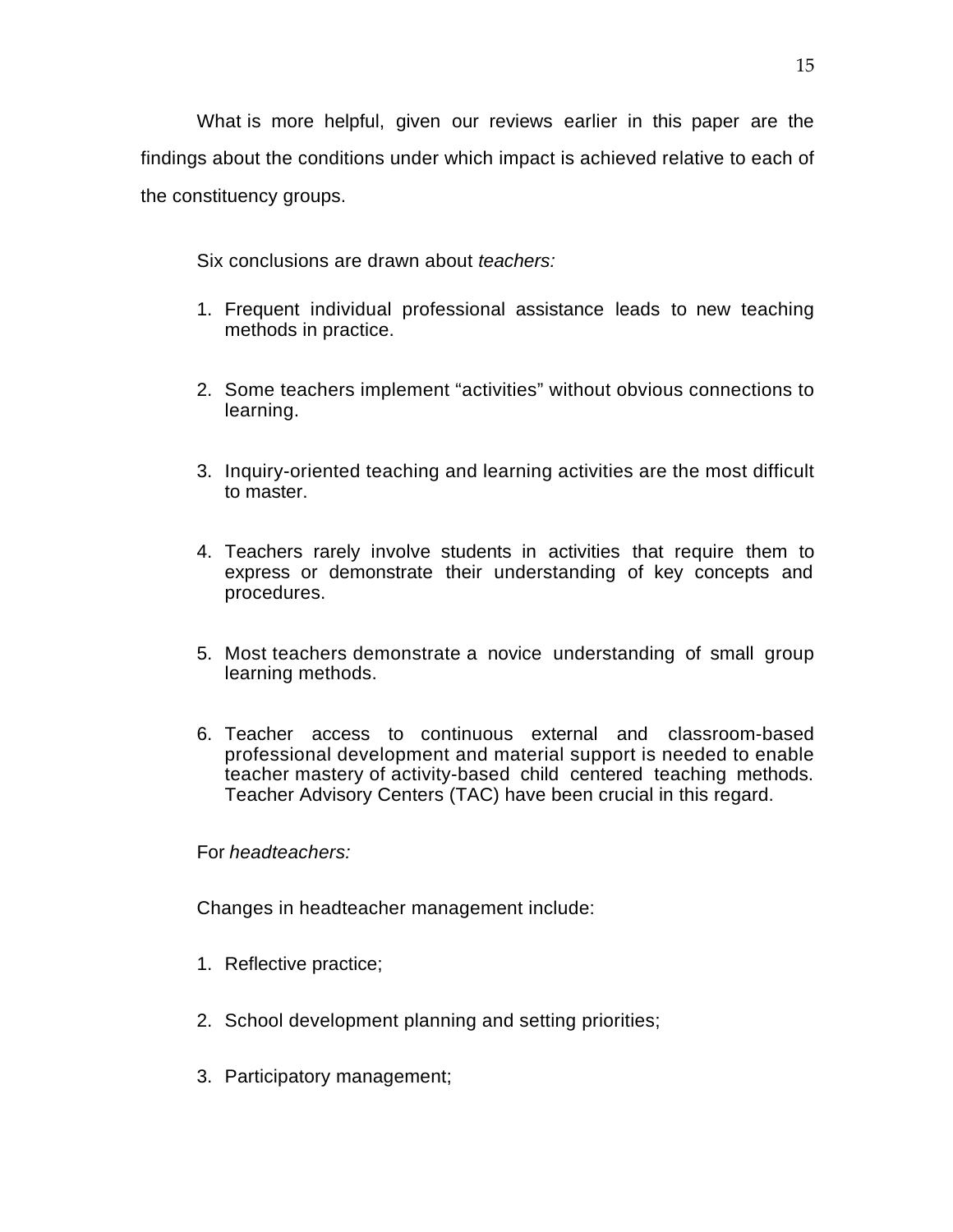- 4. Financial management;
- 5. Personnel management.

The training and support of headteachers is a crucial component of decentralized strategies everywhere. Thus, Anderson and Nderitu's following finding is especially revealing:

The most significant impact of MSIP on headteachers has less to do with management training, than with the creation through MSIP of a powerful infrastructure of teacher development and school improvement. The new infrastructure enables headteachers to put into practice many of the ideas and methods introduced to them through management training.

Ready access to ongoing management training follow-up assistance and collegial networking is a necessary component of any system- wide program of teacher development and school improvement.

Similarly, the findings about the mobilization of parents and community are instructive:

The key strategy for developing effective parent and community participation was to employ a Community Development Officer (CDO) to work with PTAs, community leaders, school personnel, and municipal agencies.

The MSIP parent/community involvement strategy includes training for education personnel on how to work effectively with parents and communities, as well as intervention with parents at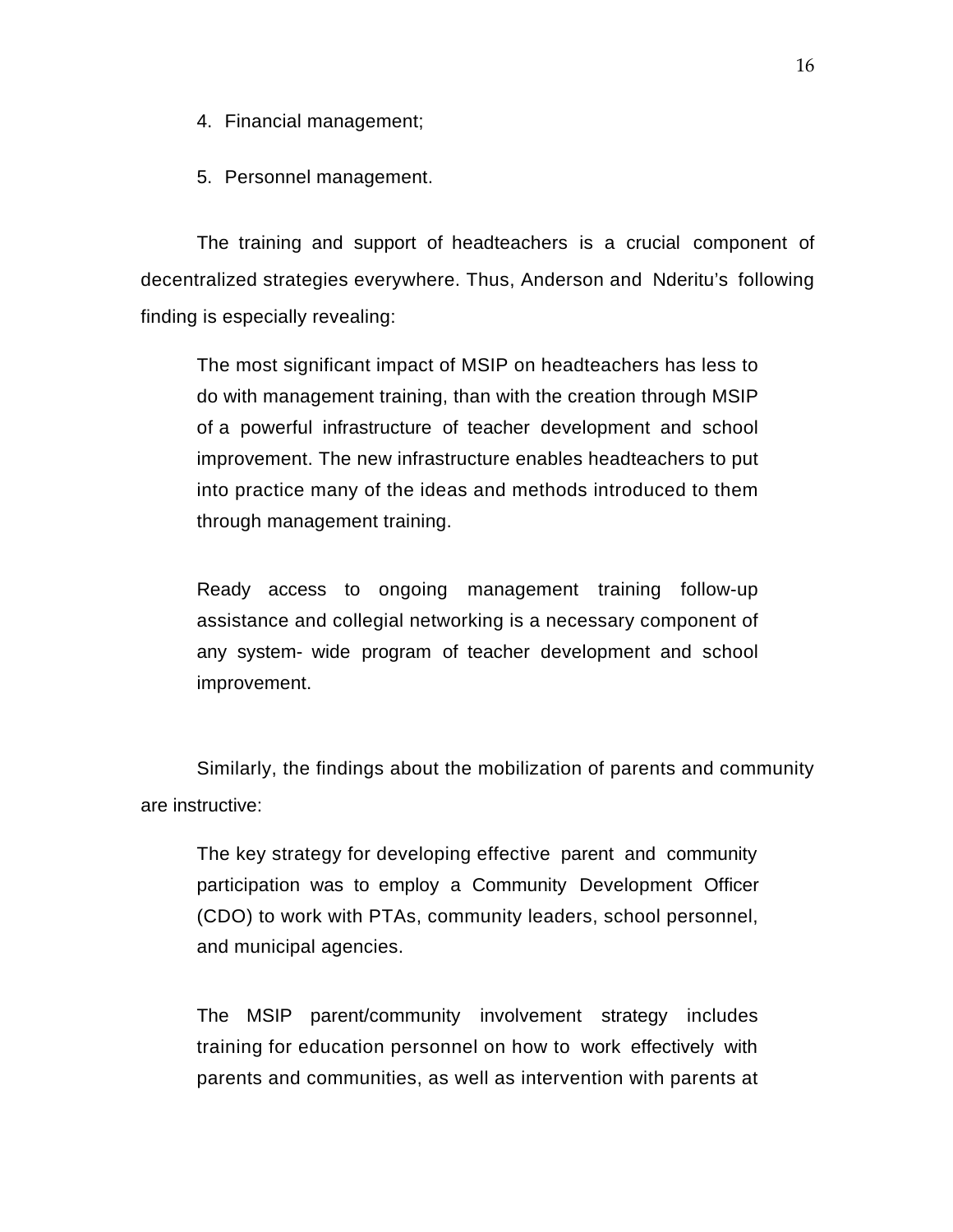the school and Teacher Advisory Centers, including parent education.

There is a continuing need for persons with expertise in the areas of parent/community involvement to assist with initial mobilization activities and with institutionalization and further development where project inputs have already taken hold.

A host of obstacles, difficulties and details at the level of implementation of MSIP must be taken into account, but the main findings are consistent with (and add to, as we shall conclude later) what we know to be necessary for effective school-based improvement.

Another interesting initiative is the Bodh Shiksha Samiti project (Chetna, 1995). Working in the slums of Jaipur, India, the Bodh project uses a childbased philosophy of education linked to an integrated community schools strategy. The child, the teacher and the community join together in a participatory endeavor to provide space (including the use of open areas) for learning, to establish meetings to deliberate on absenteeism and suggest remedies, and to assist teachers in building learning activities. Every Bodh teacher, in all programmes, makes daily visits to the community and holds meetings with family members.

After initial success in informal settings, the Government of Rajasthan has become a partner to adopt and implement the Bodh approach for a five-year period (which began in 1994) in ten schools run by the state. The strategy to implement the 'Adoption Programme' is consistent with the observations we have been making throughout this paper. The programme is being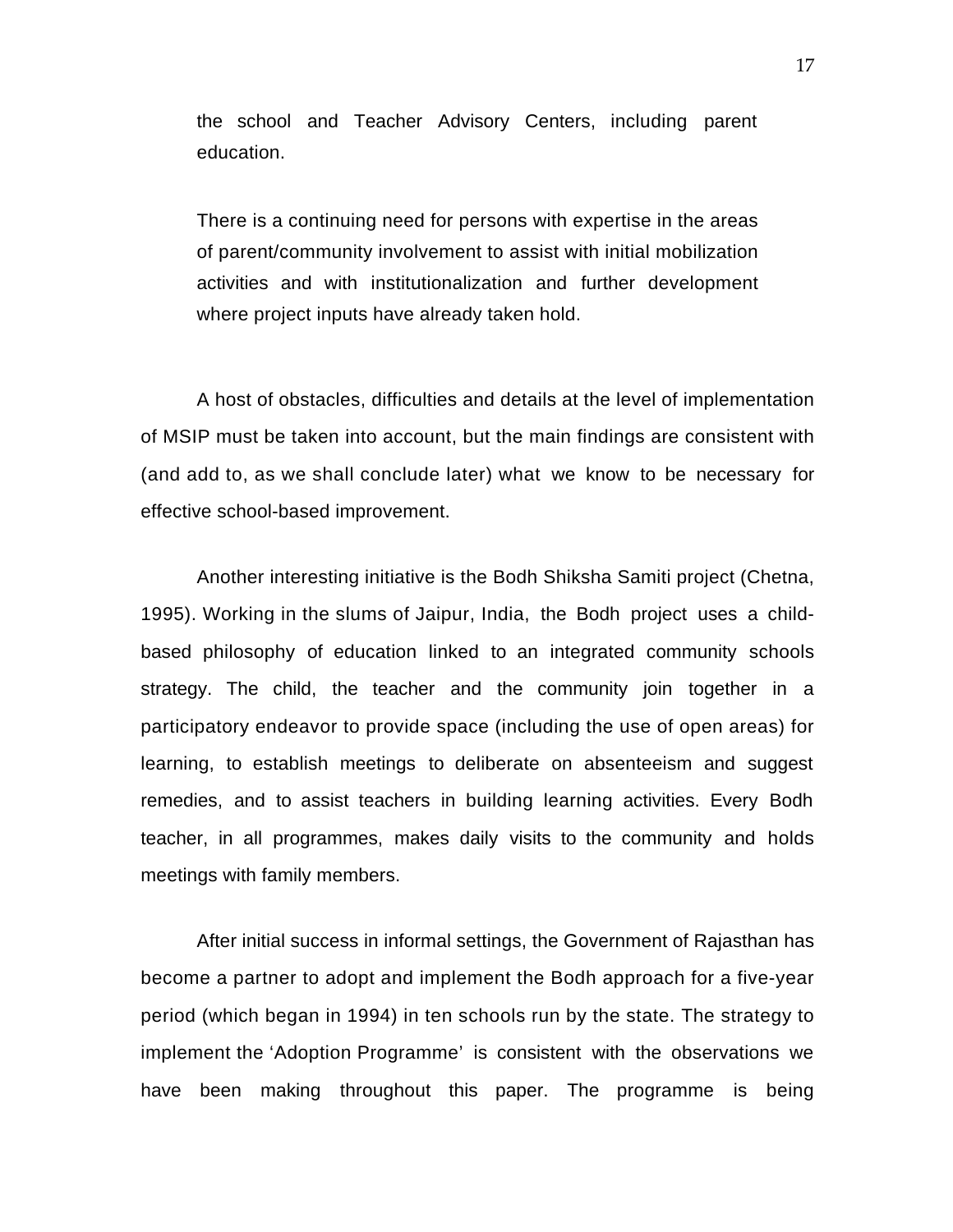implemented 'through a sustained and continuous process of introducing Bodh's conclusion and teaching methods to government school teachers, and assisting them to continue these as part of their own practice.' (Chetna, 1995:13) The process of implementation involves a built-in monitoring system of checklists and reports on progress, and a corresponding network of meetings in which 'teachers meet regularly for fortnightly workshops, where they share their experiences in greater detail, using their diaries and planning … for the next fortnight's teaching-learning activities.' (p. 19)

The Chetna evaluation was only two years into the five-year period. Among initial difficulties, according to the Bodh researchers are:

- Convincing teachers to teach and relate to children differently (what we called earlier, reculturing teaching and learning);
- Keeping momentum going among key decision-makers, such as school heads, in light of high turnover rates;
- Getting teachers and heads to accept responsibility for community involvement.

Despite these growing pains, the researchers report the following specific achievements:

- A comparative assessment, based on the findings of benchmark studies in the government schools under the programme, has established that the level of children's cognition attained through these innovative methods is much higher than those of schools not involved in the programme.
- The programme has brought the government teachers out of systematic rigidity and there is perceptible qualitative improvement in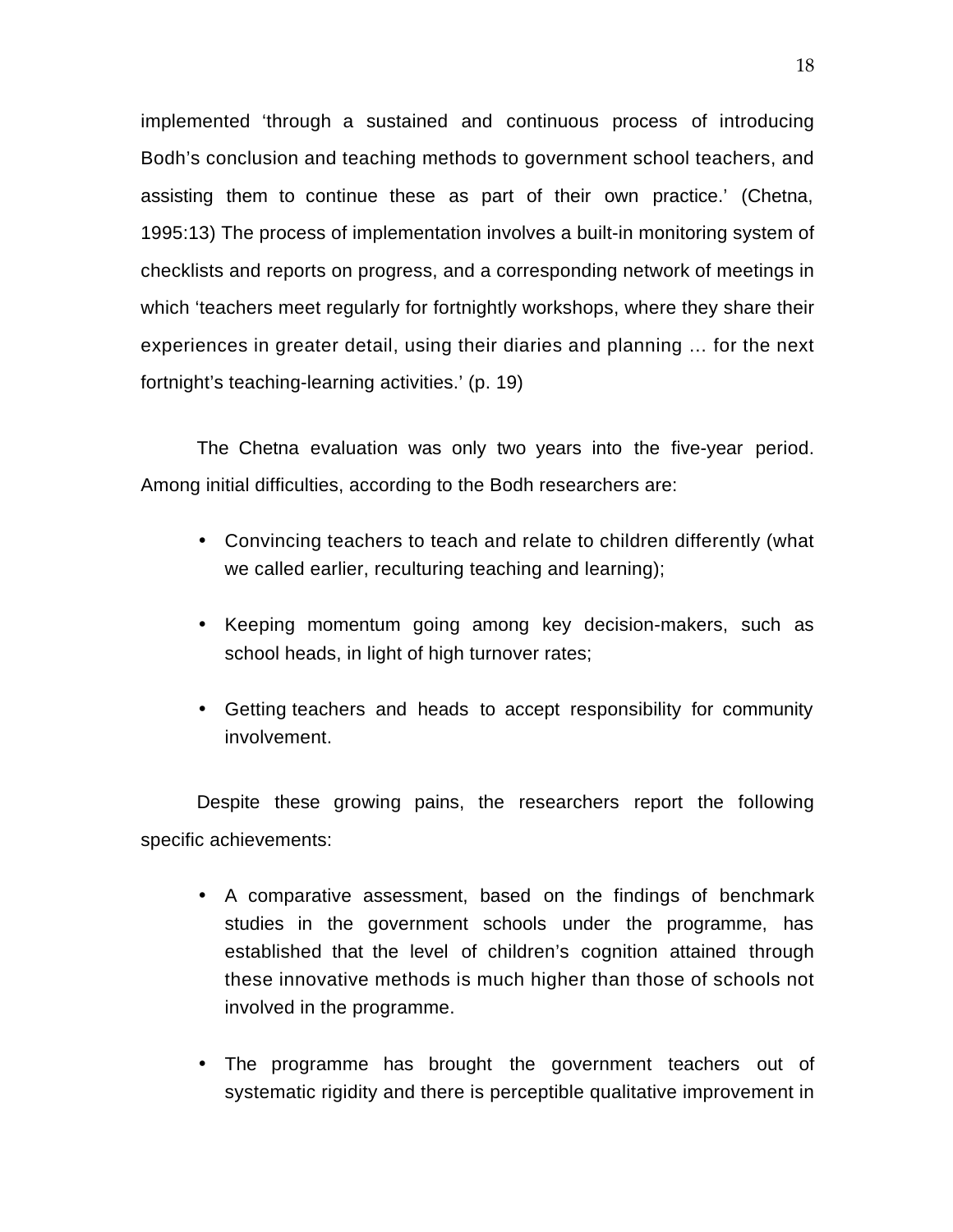classroom culture, teacher-student relationships and parental involvement in school activities.

• There is a general appreciation of the programme and a growing demand for its expansion. (Chetna, 1995:15)

The critical issue in expanding the programme beyond the initial highly committed core group involves training and support, which the researchers refer to as 'capacity-building':

The teacher training programme seeks to inculcate greater professionalism in the teachers in order to evolve in them an appropriate vision and approach to children's education. The emphasis is on exploring ways and means of community level knowledge, material and resources for attaining a sense of relevance in education and developing a sense of ownership in the community. The training needs to be consistent with pedagogic innovation, evolve a system of learning-teaching, working from and grounded in the grass-roots level. (Chetna, 1995:17)

The Bodh programme is small scale, and is moving increasingly into a broader dissemination phase. For the immediate future, the goals are (1) to strengthen the quality of the model and its support system, and (2) play the role of catalyst for improved education on a wider level.

A third, well-documented study, comes from the Roads to Success (RTS) report in rural Pakistan. Farah (1996, 1997) has conducted an in-depth evaluation of school improvement in 32 schools in four provinces. Four indicators of success were used: enrolment, attendance, repetition rate, and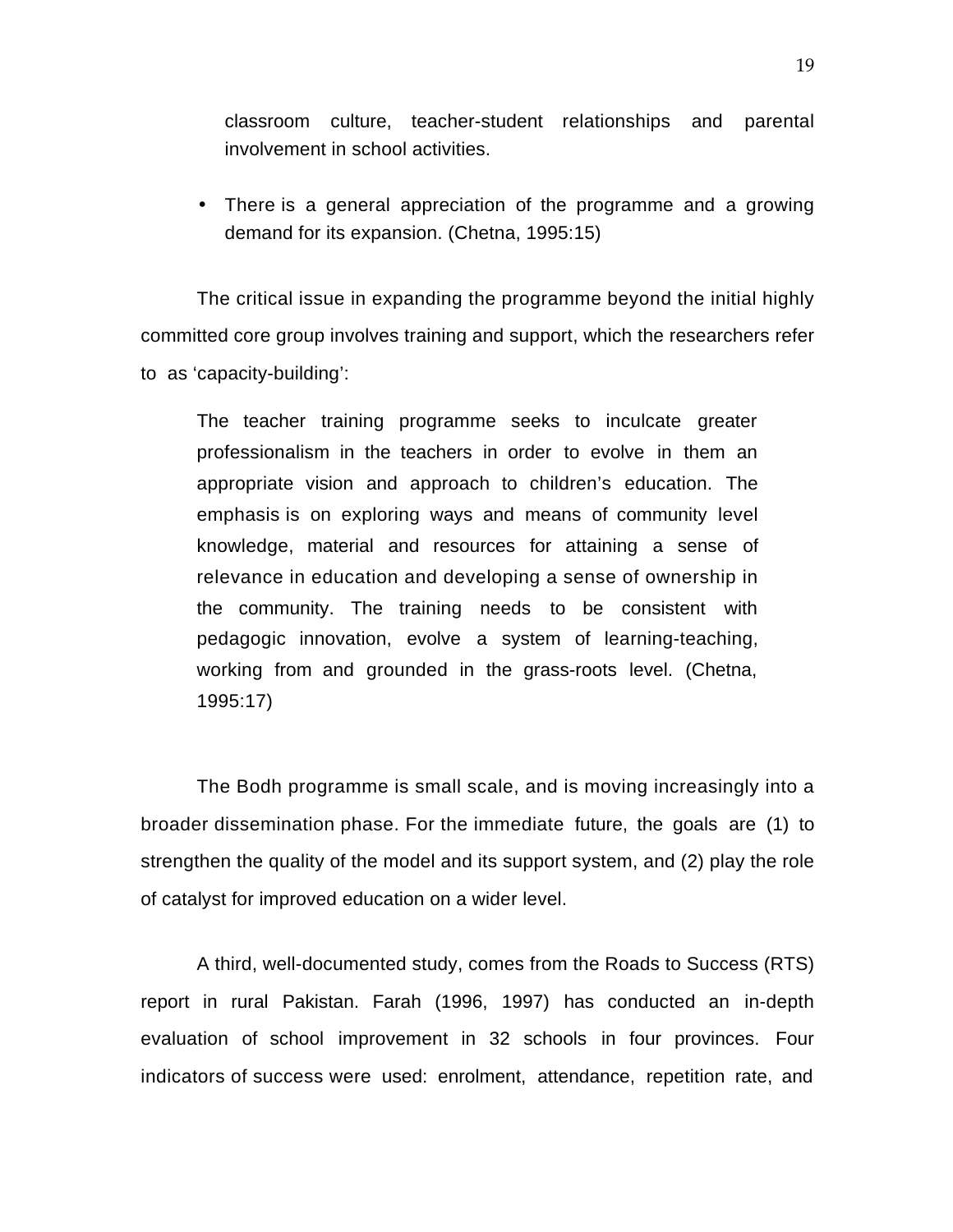retention—data were not available on student performance. The findings are now familiar:

- Critical causal factors in the process of positive school change include a combination of a competent headteacher (and teachers) and a supportive community;
- Heads and teachers can form a cluster of schools to help each other;
- Parents/communities support schools through:
	- involvement with their own children's learning;
	- involvement through securing facilities and financial support for the school;
	- involvement through participation in school activities. (Farah, 1997)

Farah (1997) provides an interesting discussion on school governance and decision-making. We have already said that participation in governance is not necessarily related to improvement in learning. It is only when the *majority* of teachers engage the *majority* of parents that success is possible on a wide scale. Thus, the role of school or community councils is not an end in itself, but a possible accompaniment to creating ownership in the community. The evaluation of Phase 1 of RTS resulted in a recommendation to establish Village Education Committees (VECs) to encourage parents/community involvement and to offer a mechanism for participation in governance.

Farah (1997) lists a number of cautions in establishing VECs and corresponding recommendations —a list incidentally not unfamiliar to those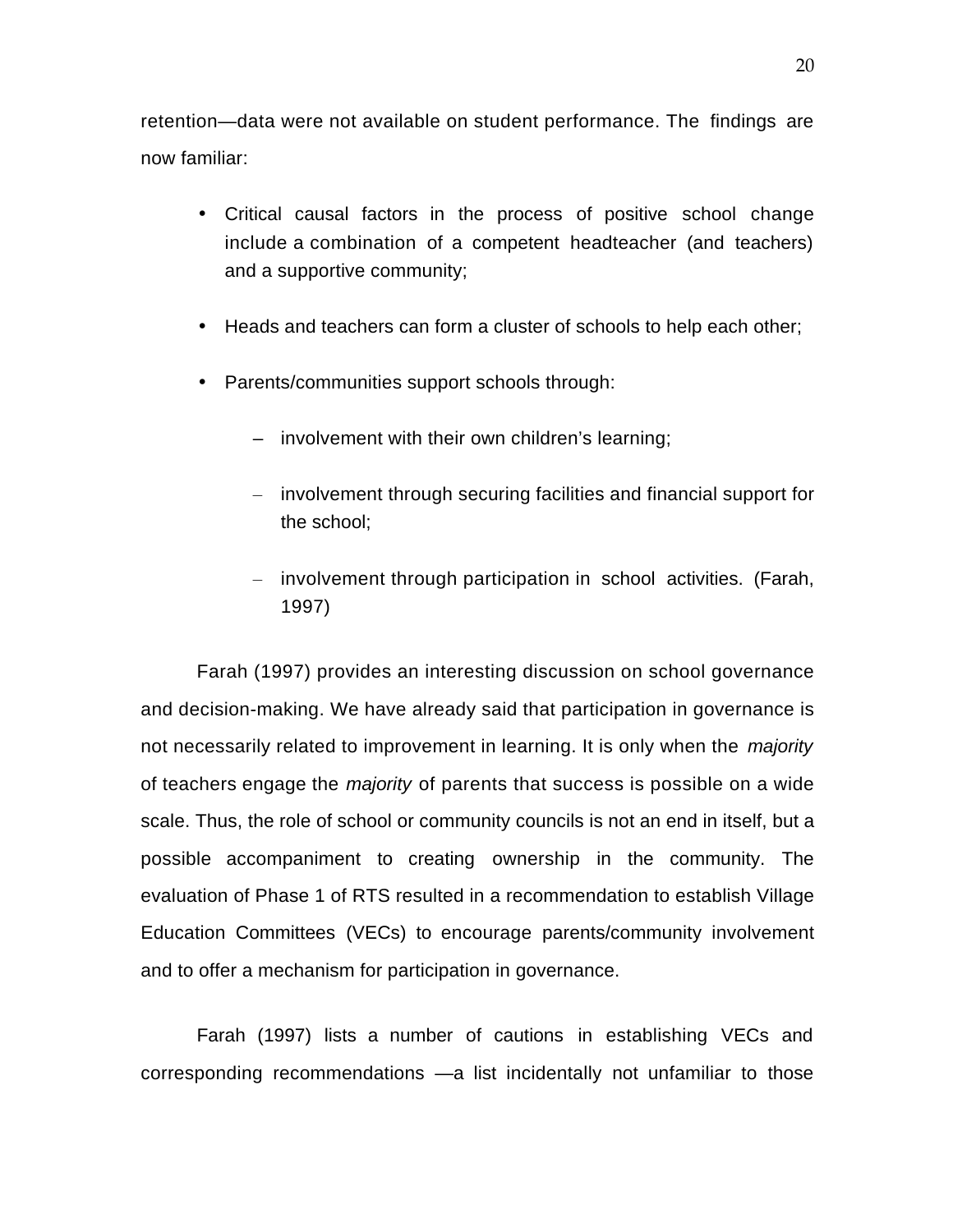who have evaluated the introduction and implementation of Chicago's Local School Councils over the past decade. (Bryk et al, 1998) Using focus groups with different stakeholders, Farah identifies initial problems:

- Conflicting perceptions and tensions with respect to VEC's role;
- Lack of ownership and non-involvement by local education officers, some teachers, some parents;
- Conflict of power and factionalism;
- Lack of experience in working through committees.

Farah concludes that VECs could be very valuable, but suggests that they must be developed carefully including:

- Close monitoring and support of VECs, especially at the initial period of their formation;
- Identify and share examples of successful VECs;
- Training, support and reward headteachers for their efforts to involve the community;
- Address the problem of political interference and patronage which exists at the village and district levels;
- Increase the sense of local responsibility (Most policy is seen as initiated from the top with little sense of accountability at the local level);
- Better training and support for teachers—both pre-service and inservice—are currently considered to be weak with respect to methods and content.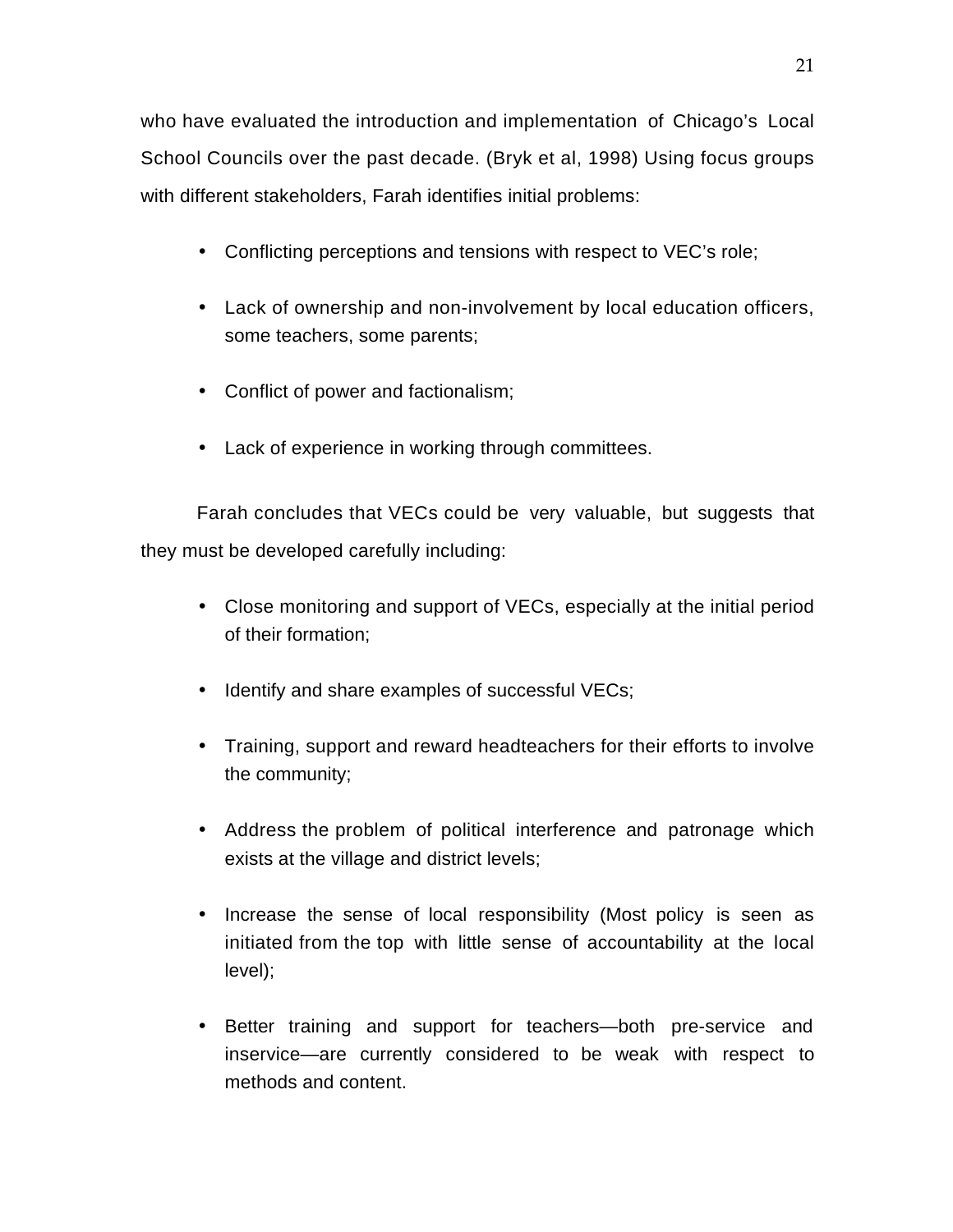The problems, in other words, are enormous. As Farah (1997:25) concludes, the implementation of VECs requires 'not only the formation of a structure but also the development of a culture of community participation'.

Other studies of SBM and school improvement provide similar conclusions. For example, the Escuela Neuva (EN) project in Latin America is a carefully designed low-cost educational model that has been able to improve the quality of rural basic education in Columbia (Schiefelbein, 1991). The support system is organized into four sets of factors:

- i. A demonstration school showing that the model works;
- ii. At least five specific low-cost materials;
- iii. A well defined training package for changing teachers' attitudes;
- iv. A school management style (based on learning materials, teacher guides, physical arrangements for learning corners and the like. (Schiefelbein, 1991:20)

EN attempts to maximize student participation in learning and builds the relationship between the school and the community with easy-to-do activities. Unlike earlier programs, EN has been now attempted on a massive scale in over 20,000 schools using carefully streamlined implementation guidelines. While it is difficult to assess the quality and impact of implementation on such a scale, the project has demonstrated that good quality is feasible on a large scale—in spite of limited resources.

Shaeffer and Govinda propose a framework for school management after reviewing case studies from Bangladesh, Brazil, Cambodia, Chile,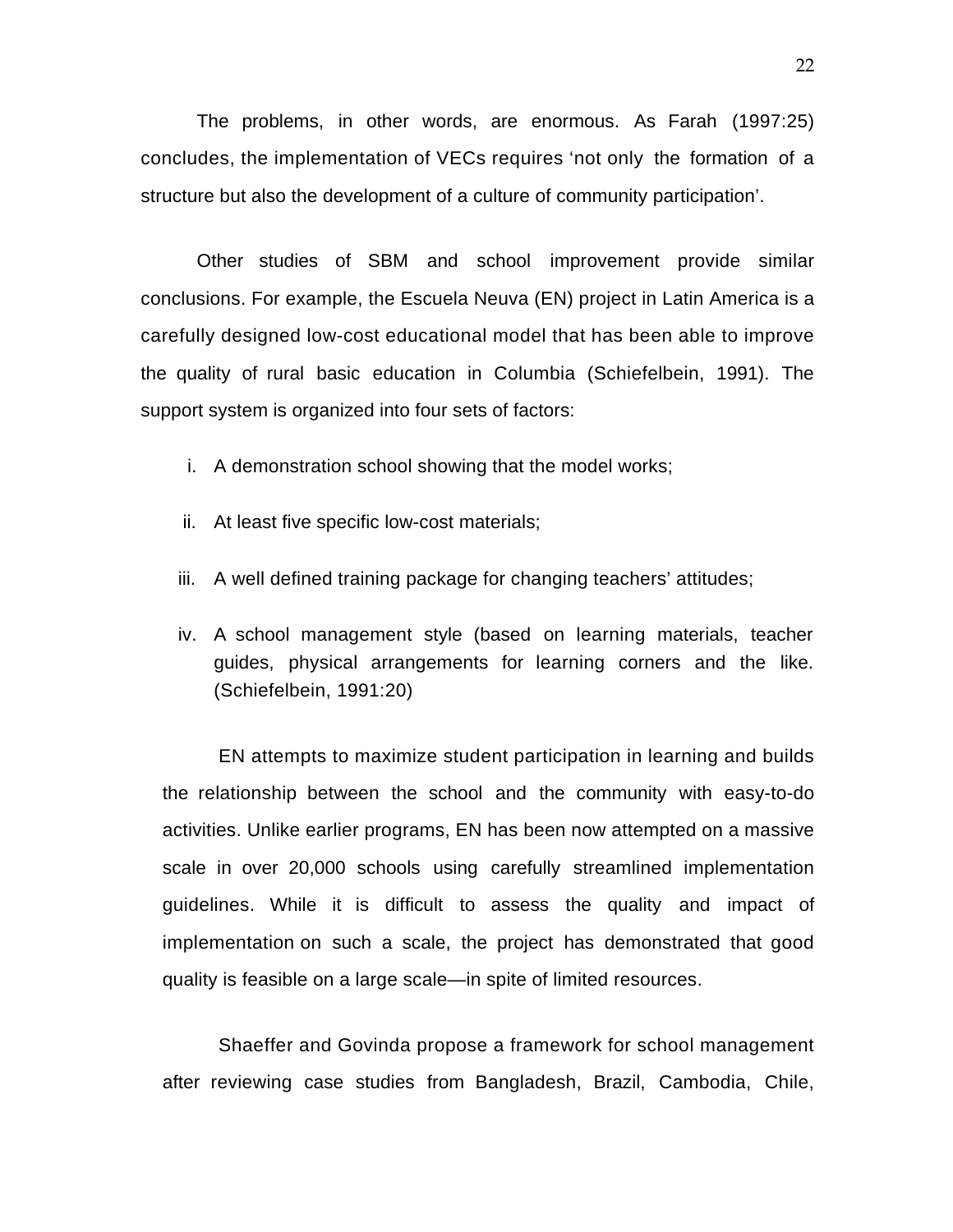India, Indonesia, Myanmar, Peru, South Africa, and Thailand. Shaeffer and Govinda identify five assumptions of a shift in focus to school level development:

- System-wide reforms, planned at and implemented from the top of the system, often leave the core processes of teaching and learning in individual schools virtually untouched;
- Schools need frequent and consistent support;
- Each school operates in a unique context and with unique growth potential;
- The education system must develop a more effective system for ensuring greater accountability for what it does;
- Schools are playing an increasingly critical role in an increasingly complicated development process. (pp 1-2)

Shaeffer and Govinda conclude with four lessons from the case

experiences:

- Schools need to be seen and treated as unique units of planning, decision-making, and management;
- School staff—teachers and headteachers—have to be treated as individuals interested in, and capable of, developing their schools (with training and assistance);
- Involvement of more partners in support of the school is useful but requires changes in how schools are managed;
- Community-school partnerships do not easily happen by themselves—they must be planned for and trained for. (pp 16-17)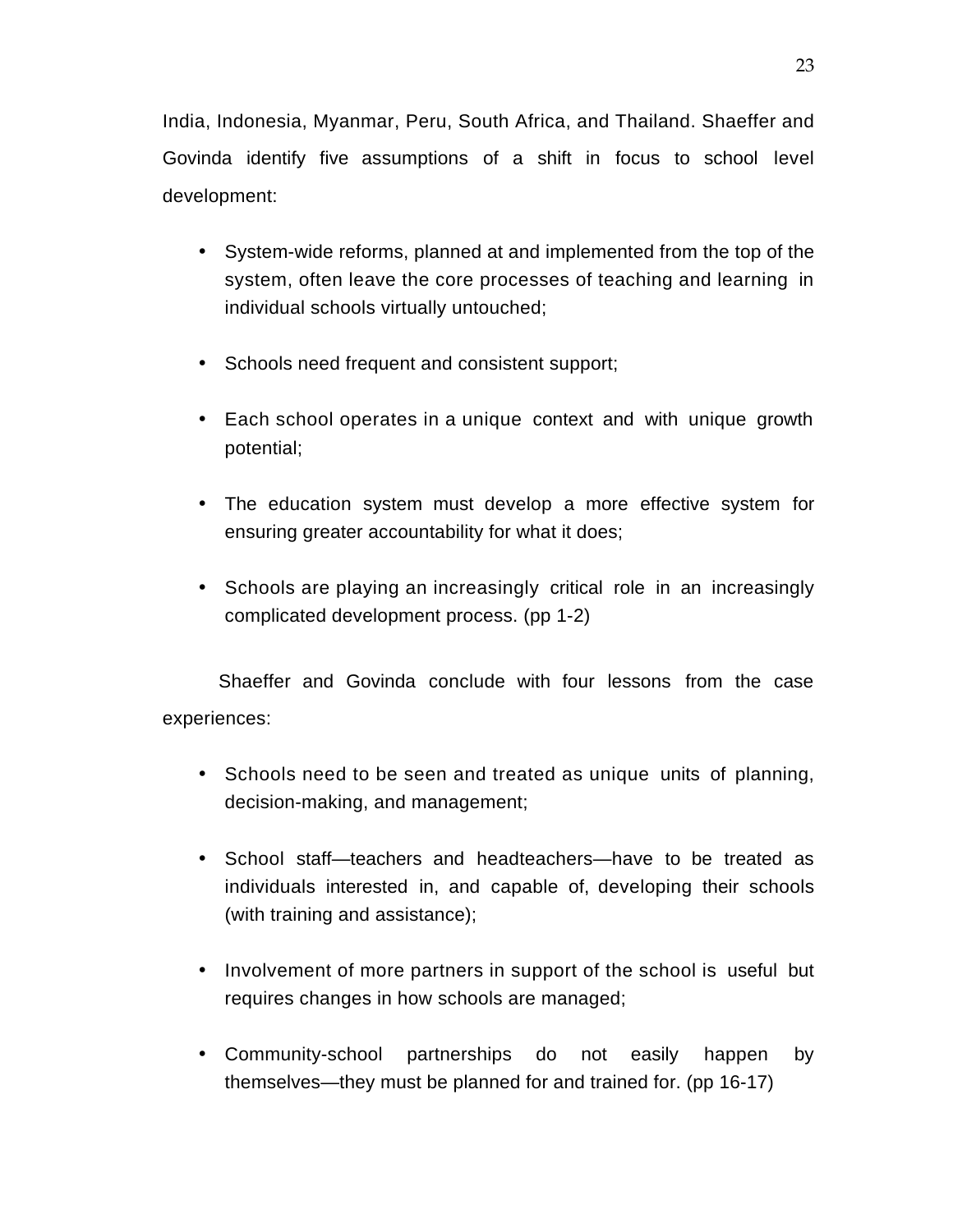Finally, a very recent review by Farrell (1999) provides an excellent summary of "common features" associated with some successes:

- Child-centered rather than teacher-driven pedagogy;
- Active rather than passive learning;
- Multi-graded classrooms with continuous progress learning;
- Combination of fully trained teachers, partially trained teachers and community resources;
- People—parents and other community members are heavily involved in the learning of the children, and in the management of the school;
- Peer tutoring—older and/or faster-learning children assist and "teach" younger and/or slow-learning children;
- Carefully developed self-guided learning materials, which children, along or in small groups, can work through themselves, at their own pace, with help from other students and the teacher(s) as necessary—the children are responsible for their own learning;
- Teacher and student-constructed learning materials;
- Active student involvement in the governance and management of the school;
- Use of radio, correspondence lesson materials, in some cases television, in a few cases computers;
- On-going and regular in-service training and peer mentoring for teachers;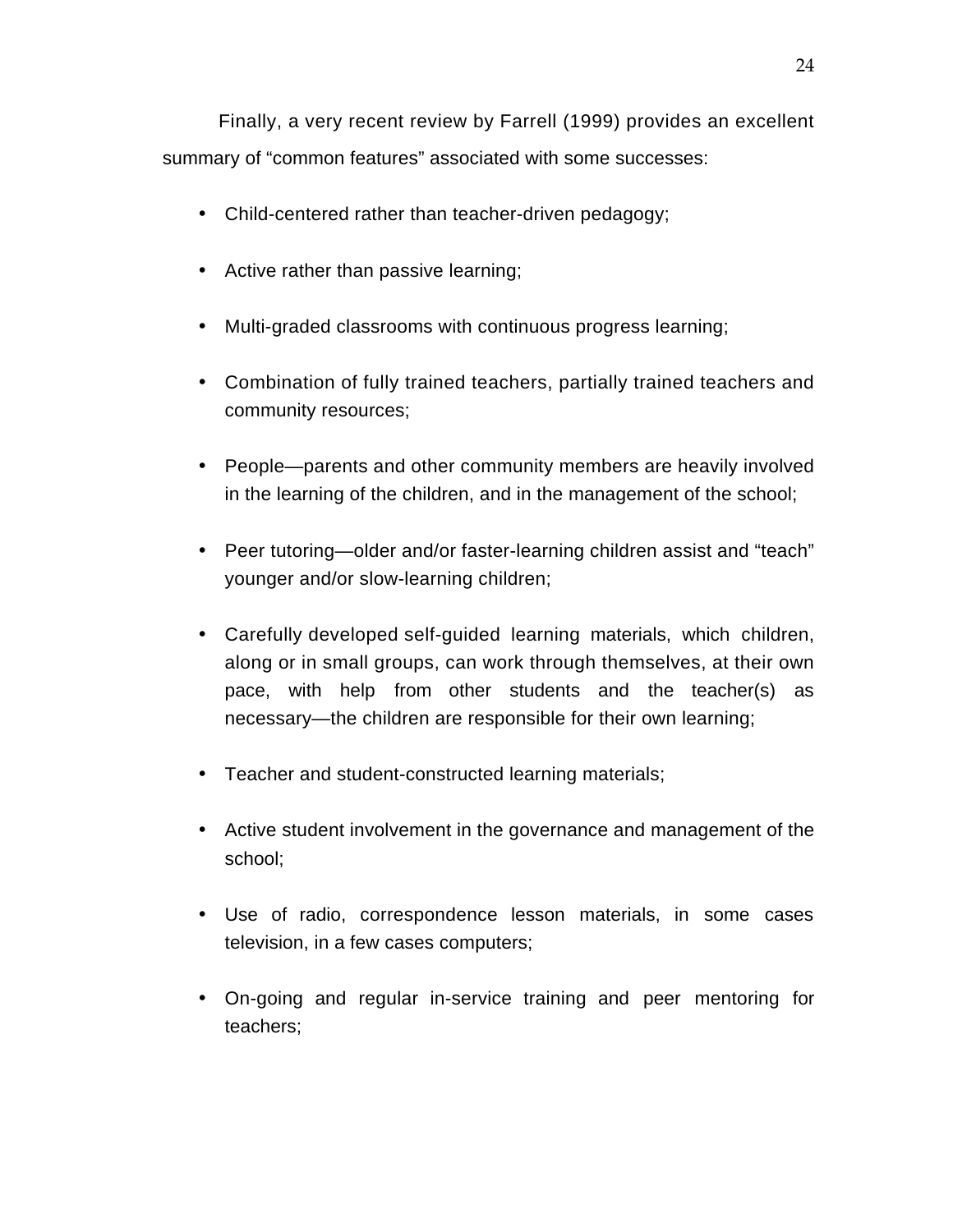- On-going monitoring/evaluation/feedback systems allowing the "system" to learn from its own experience, with constant modification of/experimentation with the methodology;
- Free flows of children and adults between the school and the community;
- Community involvement includes attention to the nutrition and health needs of young children long before they reach school age;
- Locally adapted changes in the cycle of the school day or the school year;
- The focus of the school is much less on 'teaching' and much more on 'learning'. (pp. 13-14)

# **4. Summary and Implications**

Are the factors related to SBM in developing countries dissimilar to those found in research in Western countries? Yes and no. The main types of factors and strategies are similar:

- New teaching and learning methods;
- Developing learning relations among teachers inside and outside the school;
- Mobilizing and supporting parents and communities to play an active role;
- Establishing external structures to train and support headteacher, teachers and others;
- Redefining accountability so that teachers and heads become more 'assessment literate' and assessment becomes more transparent.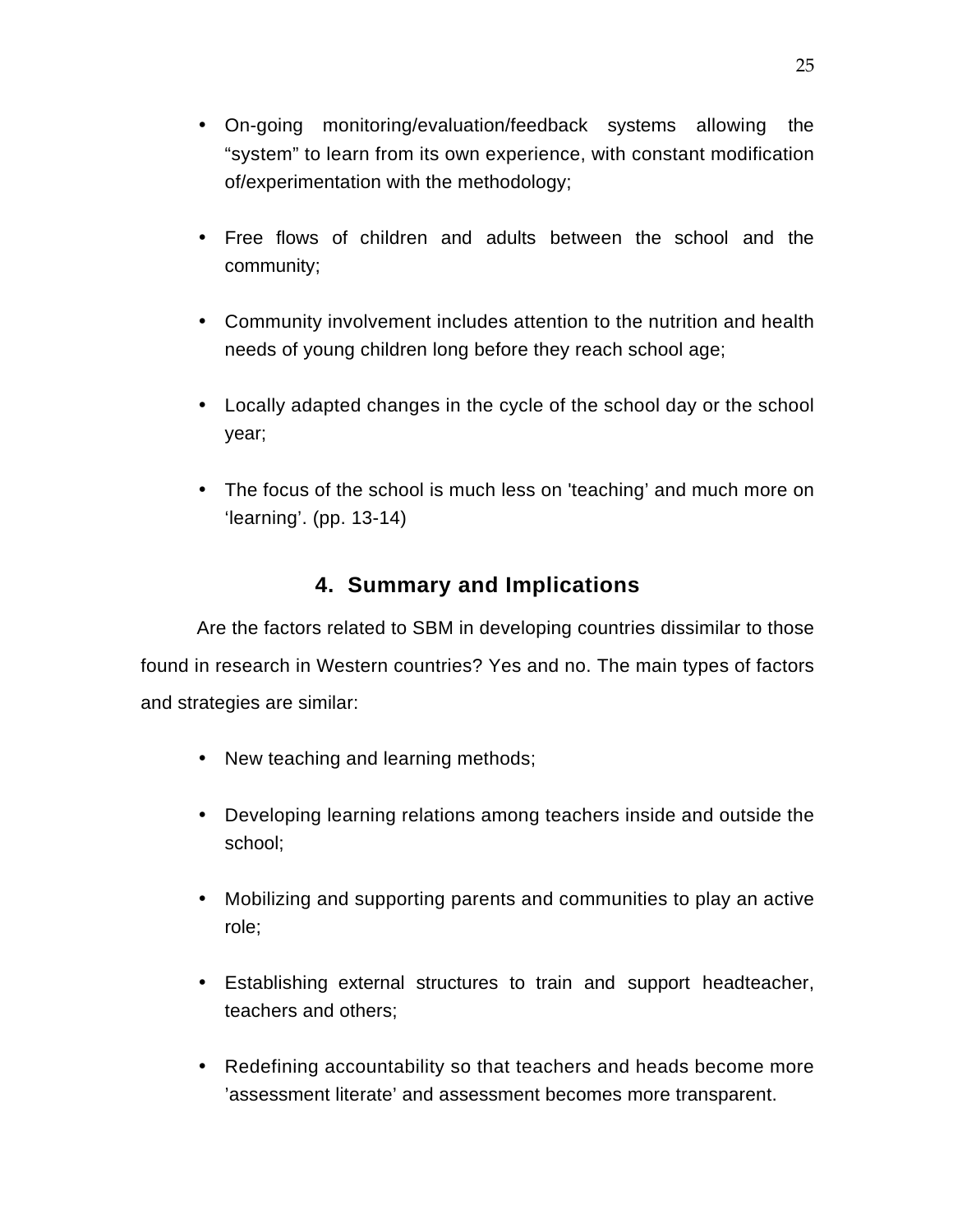There are differences in emphasis in reform efforts in developing countries, some of them advantageous:

- There is a greater degree of cultural shift and redistribution of power toward the school level;
- The capacity to play new roles is less well developed, especially in leaders (heads, local district leaders) and in teachers who could, in turn, advocate and support others;
- The external infrastructure to support SBM is less well developed;
- Because of limited resources, strategies must rely more on human labor such as involving parents and communities, something the West has not been good at;
- Good learning materials have a greater impact because they have previously been limited or non-existent.

In terms of strategic implications, we now know that SBM is not just a structural change; it is a cultural change. We know that SBM does not mean leaving local development on its own; in fact, to work, SBM must have vibrant two-way interaction among local, regional and national personnel. Based on our review, we recommend four sets of strategies to guide the further development of SBM:

*1. Review and strengthen policies aimed at decentralization.*

Policies must explicitly stress local responsibilities and authority, but must do so by placing it in the context of external relationships that will be necessary for ongoing development and review.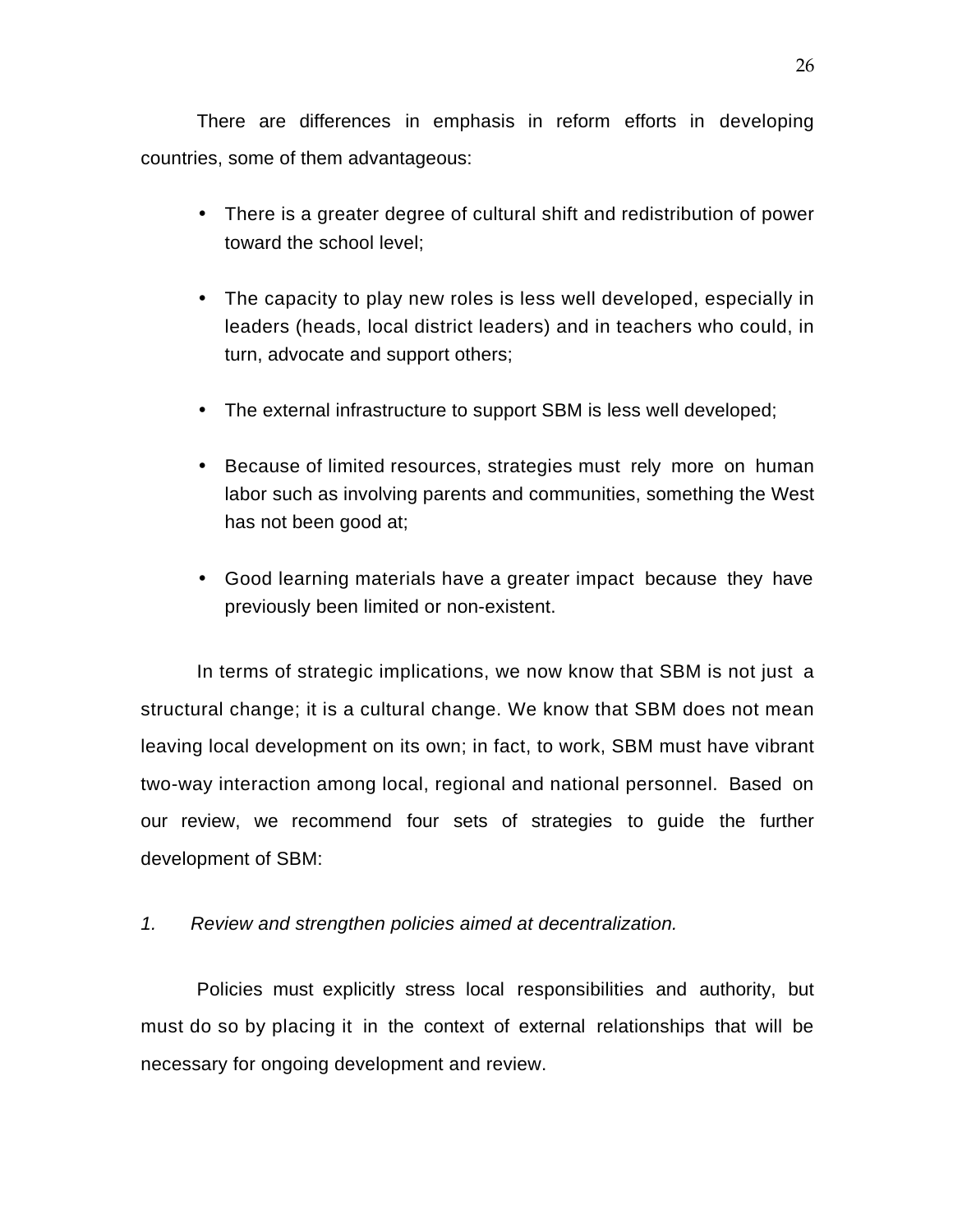*2. Review and build an infrastructure or sets of agencies whose main role is to stimulate and support local capacity at the school and community levels*.

We saw many examples in the review such as Mombasa's Teacher Advisory Centers and Community Development Officers, and Pakistan's Village Education Committees. The main point is to assess the possibilities, to conceptualize what is needed, and to begin strengthening or establishing new entities in the local and regional areas.

*3. Establish a data-gathering system aimed at developing 'assessment literacy' on the part of local and regional groups.*

This strategy focuses on 'accountability', but does so in a way that is designed to develop new habits and inquiry which enable people to track and improve performance relative to student learning, participation and capacity of different roles and groups, obstacles encountered, problem-solving strategies and the like.

### *4. Be simultaneously persistent and patient.*

If we know anything from the last quarter of a century's study of the change process, it is that there is no ready-made model of change that will provide a shortcut to success (Fullan, 1999). To be successful, reform requires local ownership. You cannot legislate ownership. It must be developed in each context which has its own unique history. Local ownership, however, can and must be stimulated and supported from the outside. There is, as we have seen in the review, a growing knowledge base about what kinds of strategies will be most productive in this inside-out/outside-in development.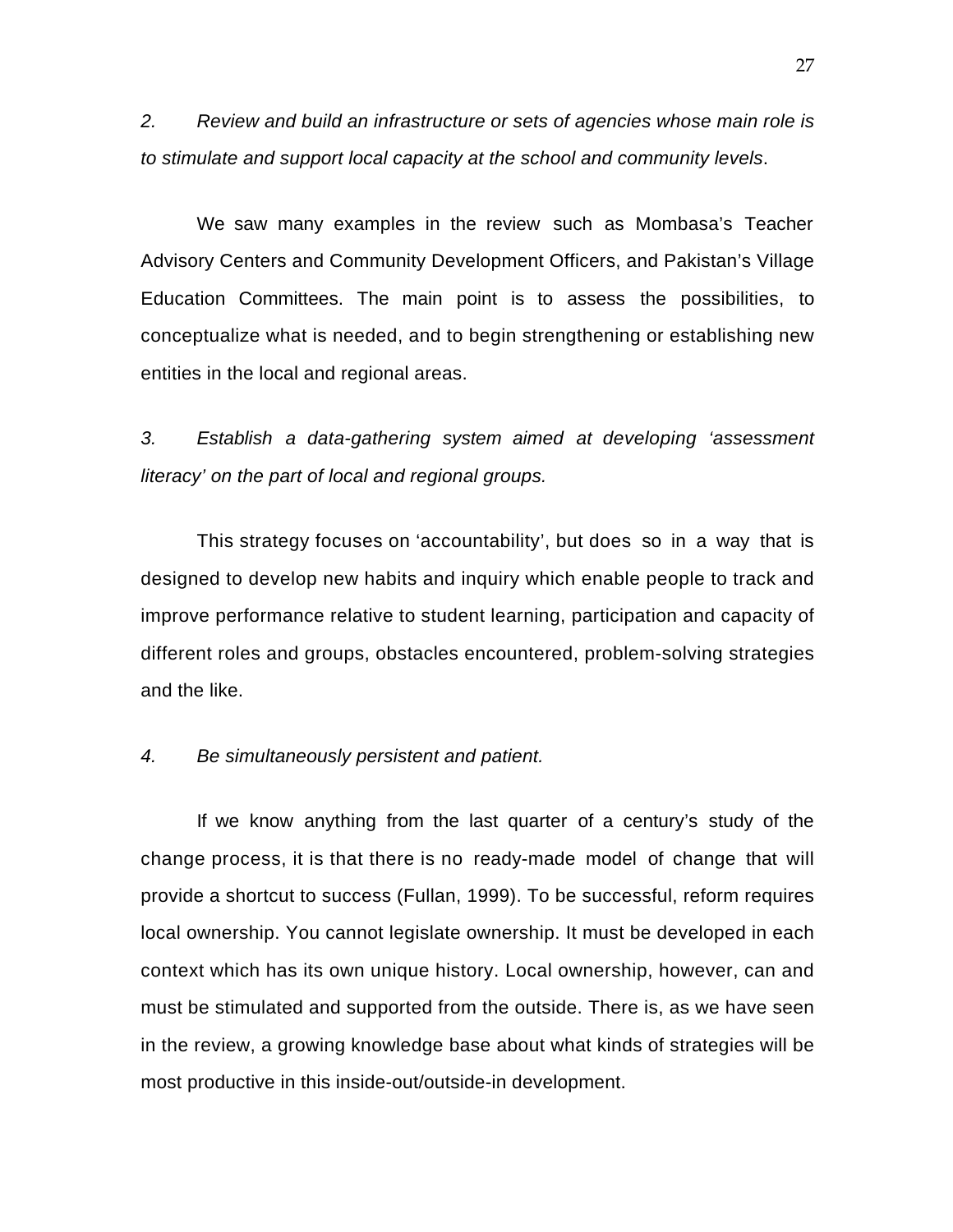It is necessary then, to be persistent and practice, to conceptualize and design strategies based on the knowledge base about reform processes, to trust the process, and to look for and consolidate promising patterns as they arise in the course of monitoring reform efforts.

The key issue remains about how to move forward in countries without a tradition of local democracy. A recent series of articles on local development in developing countries in the Toronto Globe & Mail (1999) is instructive. The article describes how one village in Biharipur, India was negatively affected after receiving a grant to establish a school with expectations of strong community-based involvement. After receiving the grant, the village was required to form a committee of 23 members to decide on the school site. As the author reports: "What followed was the steady disintegration of a community" as local factions disagreed and divisiveness and violence escalated.

SBM then is clearly not just a structural reform, or not even just an educational reform. There are two more basic elements required. First, within the educational system, the strategy must focus on the preparation and support of trained teachers, the fostering of leaders and supervisors, and the availability of books and learning materials. It may be necessary to rely heavily on learning materials as the capacity of teachers and supervisors is built up. To do this first task, an infrastructure must also be established which in turn fosters the development of educators and access to material.

Second, parent and community involvement is both a means to better education, and more basically, a component of local development. In this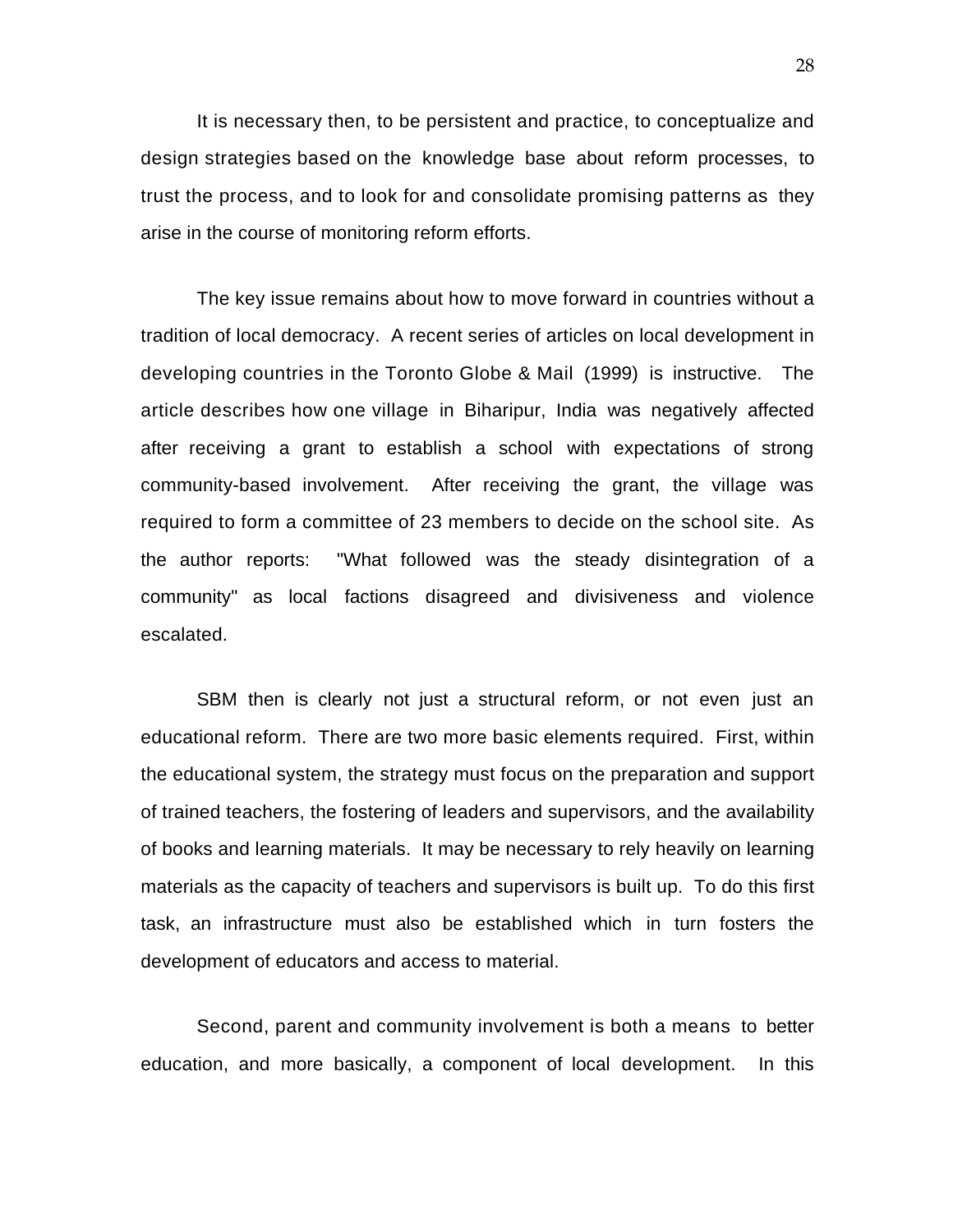sense, the goal is not school development, but social change towards greater equity and economic productivity.

In conclusion, SBM is not an end in itself; not a short-term solution; not decentralization. Rather, SBM is a means of altering the capacity of the school and community to make improvements; it is something that will require training, support and other aspects of capacity-building over a period of time; and it is local improvement in the context of natural goals and accountability. The case studies referred to above in Section 3 indicate that progress can be made, as they provide lessons for the do's and don'ts of going about large-scale reform projects. The advice is to incorporate these lessons into new design strategies, monitor and process learning as the strategies unfold, be persistent, and be patient. Finally, in moving toward SBM, it might be best initially to define the strategy as working to establish the preconditions (e.g., capacity of teachers, principals and community members and corresponding infrastructure support) for SBM to work.

We are at a stage where large-scale reform aspirations of a truly deep nature are being pursued. Never before has there been such an international push in this direction. Never before has the knowledge base been so strong and accumulating. Never before have the complexities and challenges been so evident. The next decade represents a significant opportunity to expand the scope of reform efforts while at the same time achieving greater depth of change, which in turn means greater capacity for reform in subsequent decades.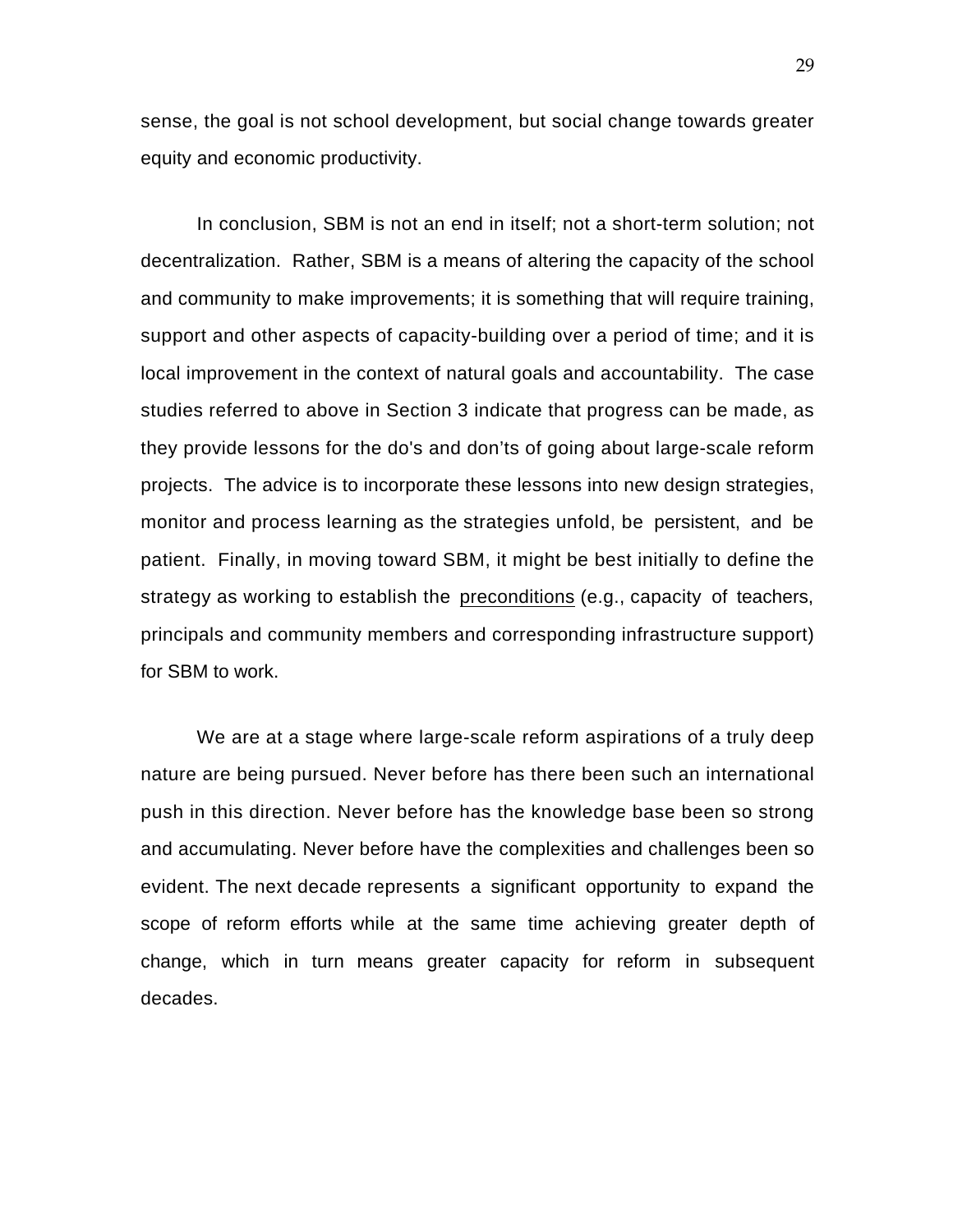## **References**

- Anderson, S. and Nderitu S. (1999*) Evaluation of Mombasa School Improvement Programme*. Geneva, Aga Khan Foundation.
- Beck, L. and Murphy, J. (1998) *Site-based management and school success*. School Effectiveness and School Improvement, VA, 355-385.
- Bryk, T., Thum, Y., Easton, J. and Luppescu, S. (1998) *Charting Chicago School Reform.* Boulder, CO, Westview Press.
- Caldwell, B., and Spinks, J. (1998) *Beyond the Self Managing School*. London, Falmer Press.
- Chetna, (1997) *Bodh Shiksha Samiti*. Rajasthan, India.
- Coleman, P. (1998) *Parent, Student and Teacher Collaboration: The Power of Three*. Thousand Oaks, CA, Corwin Press.
- Epstein, J., Coates, L., Salinas, K., Sanders, M. and Simon, B. (1997) *School, Family and Community Partnership: Your Handbook for Action*. Thousand Oaks, CA, Corwin Press.
- Farah, I. (1996) *Roads to Success, 1*. Karachi, Institute for Educational Development.
- Farah, I. (1997) *Roads to Success, 2*. Karachi, Institute for Educational Development.
- Farrell, J. (1999) *Improving Educational Quality in Pakistan and Nepal*. Toronto, Ontario Institute for Studies in Education.
- Fullan, M. (1993) *Change Forces*. London, Falmer Press.
- Fullan, M. (1999) *Change Forces: The Sequel*. London, Falmer Press.
- Hallinger, P., Murphy, J. and Hausman, C. (1991) 'Conceptualizing school restructuring: Principals' and teachers' perceptions'. Paper presented at the annual meeting of the American Educational Research Association, Chicago.
- Hanson, M. (1997) *Educational decentralization: Issues and Challenges*. Santiago, Chile, Program to Promote Educational Reform.
- Hargreaves, A. and Fullan, M. (1998) *What's Worth Fighting For Out There*? New York, Teachers College Press.